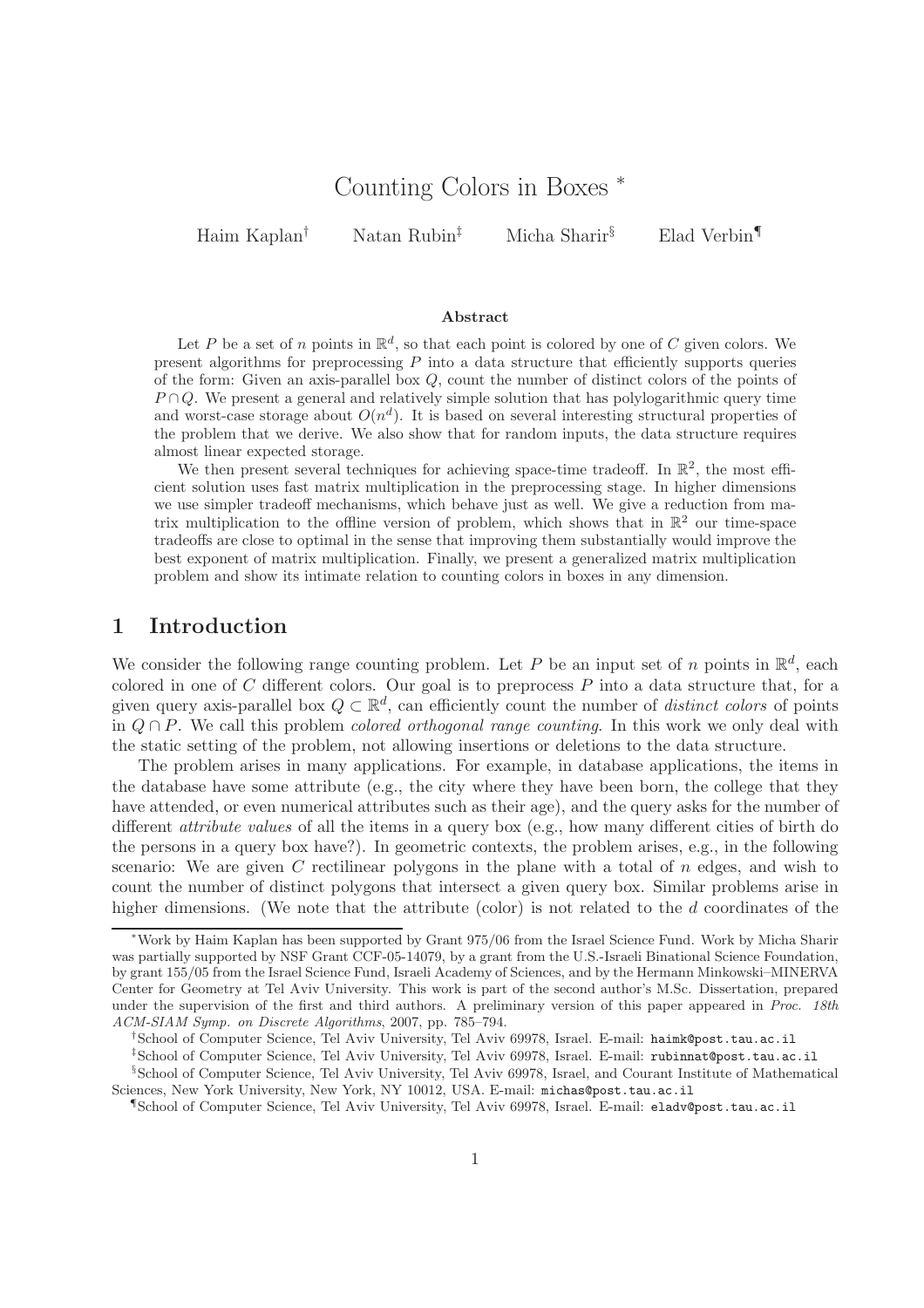data points. We could have added it as an additional coordinate, but this would not have changed the nature of the problem.)

### 1.1 Related work

Colored intersection range searching. In colored intersection range searching we are given n colored objects of constant description complexity. We wish to construct a data structure, that can report or count the colors of objects in a query range. Colored range searching problems<sup>1</sup> have been studied for many years by Gupta, Janardan, Smid and others (see a recent survey by Gupta et al. [12] for a comprehensive review). As has been observed, colored variants of range searching are in general much harder to solve than the standard variants. The reason for this discrepancy is that colored problems are not decomposable. For example, partitioning the query box into two (disjoint) sub-ranges and counting the number of colors in each sub-range tells us practically nothing about the number of colors in the full range. Halfspace colored range searching (with halfspaces as queries and points as colored objects) was studied in [15]. Orthogonal colored range searching problems (where queries are axis-parallel boxes) were studied in [4, 6, 13, 16, 19]. Additional colored range searching problems were studied in [4, 6, 14, 15]. Batched colored range intersection problems, where we report all pairs of colors  $(c_1, c_2)$  such that an object of color  $c_1$  intersects an object of color  $c_2$ , were studied in [5, 20].

Orthogonal colored range reporting. In [16], Gupta et al. describe solutions for colored range reporting in  $\mathbb{R}^1$ ,  $\mathbb{R}^2$ , and  $\mathbb{R}^3$ , with poly-logarithmic query time and near-linear storage. For  $\mathbb{R}^1$ , they perform orthogonal colored range searching (counting and reporting) in both static and dynamic settings, by a reduction to standard orthogonal range searching in  $\mathbb{R}^2$ . Specifically, they obtain a dynamic data structure of size  $O(n)$ , such that the i distinct colors of the points in a query interval can be reported in  $O(\log n + i)$  time (or counted in  $O(\log n)$  time), while supporting updates (insertions and deletions of points) in  $O(\log n)$  time. Specifically, if the points of some color are  $p_1 < p_2 < \ldots < p_n$ , then they are mapped to the points  $(-\infty, p_1), (p_1, p_2), \ldots, (p_{n-1}, p_n)$  in  $\mathbb{R}^2$ . A query interval  $Q = [a, b]$  is mapped to the semi-unbounded rectangle  $\tilde{Q} = [a, b] \times (-\infty, a]$ . It is an easy observation that [a, b] contains at least one (resp., no) point of color c if and only if  $[a, b] \times (-\infty, a]$  contains exactly one (resp. no) transformed point of color c. Hence, counting or reporting colors in intervals in  $\mathbb{R}^1$  is equivalent to counting or reporting points in the above kind of semi-unbounded rectangles in the transformed set in  $\mathbb{R}^2$ .



Figure 1: The transformed point set of color c (points below the line  $x = y$ ). The highlighted semi-unbounded rectangle  $Q = [a, b] \times (-\infty, a]$  contains exactly one transformed point of color c; the interval  $[a, b]$  contains two original points of color c.

<sup>&</sup>lt;sup>1</sup>These problems are also referred to in the literature as *generalized range searching* problems; see [12].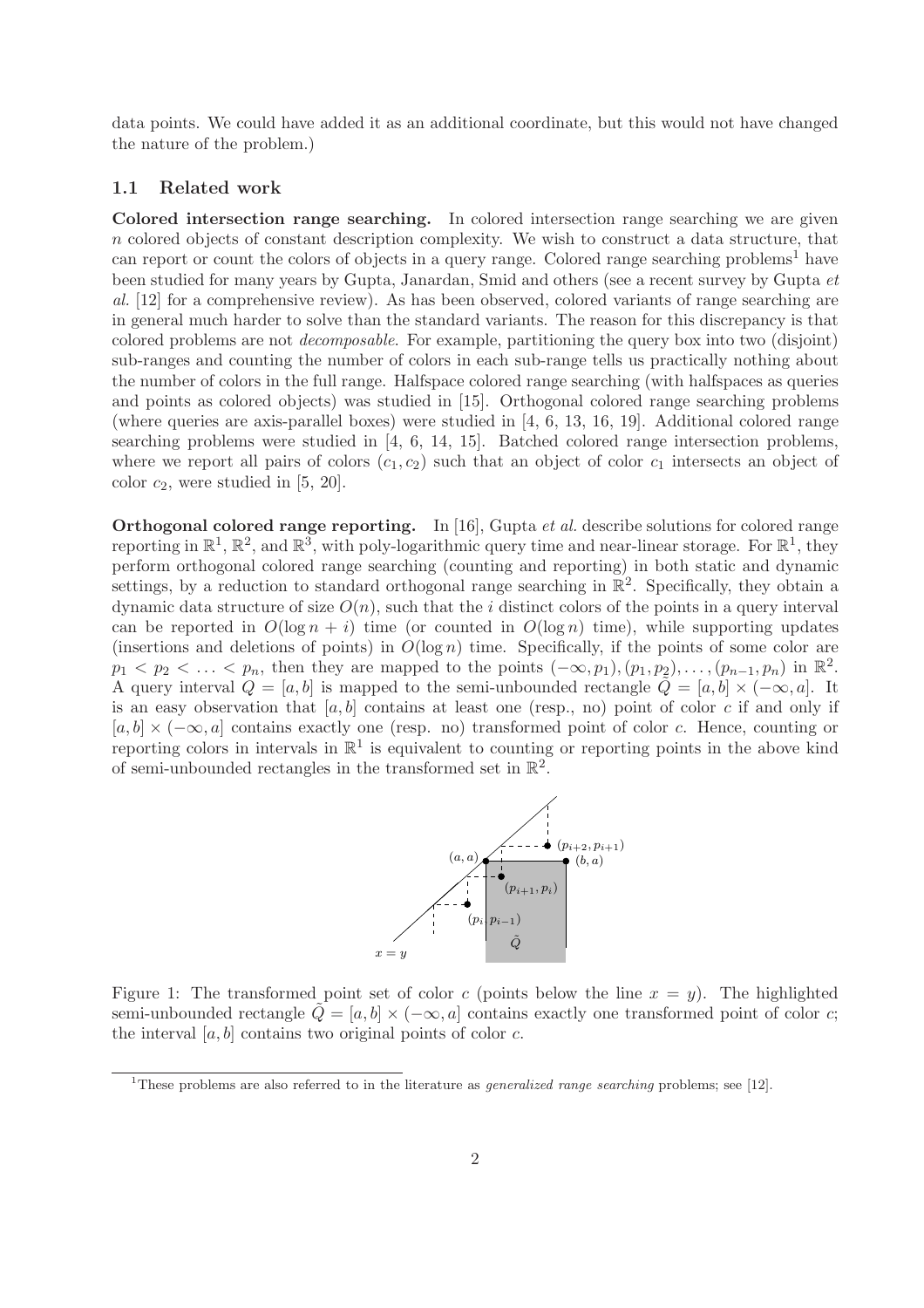In  $\mathbb{R}^2$ , the static data structure of Janardan *et al.* [19] uses  $O(n \log^2 n)$  space and answers queries in time  $O(\log n + i)$ , where as above, i is the output size. Gupta *et al.* [16] obtain a semidynamic solution for the reporting problem by first dealing with the special case, when the queries are quadrants of the form  $[a,\infty) \times [b,\infty)$ . They reduce this special case to standard ray-segment intersection searching in  $\mathbb{R}^2$ . In order to process arbitrary rectangular queries, they decompose a rectangular query into four quadrant queries, each answered over an appropriate subset of points. The resulting data structure requires  $O(n \log^2 n)$  space and allows reporting the *i* distinct colors of points contained in a query rectangle in  $O(\log^2 n + i)$  time. We can insert a point into this data structure in  $O(\log^3 n)$  amortized time. Finally, Gupta *et al.* [16] gave a fully dynamic solution to the reporting problem in  $\mathbb{R}^2$ . Their solution is based on decomposing the two-dimensional query into  $O(\log n)$  one-dimensional queries, each answered over a proper subset of points. This data structure uses  $O(n \log n)$  space, supports queries in  $O(\log^2 n + i \log n)$  time, where i is the number of reported colors, and allows insertions and deletions in  $O(\log^2 n)$  time.

In  $\mathbb{R}^3$ , Gupta *et al.* [16] extend their two-dimensional semi-dynamic solution and describe a static data structure of size  $O(n \log^4 n)$  with  $O(\log^2 n + i)$  query time, where i is the number of reported colors. In [13], Gupta et al. describe a static data structure for orthogonal colored range reporting in any dimension, which requires storage  $O(n^{1+\epsilon})^2$ , such that for any query box in  $\mathbb{R}^d$ , the *i* distinct colors of points contained in it are reported in  $O(\log n + i)$  time.

These results use the fact that if we decompose the problem into a small (constant or logarithmic) number of subproblems, and solve each subproblem separately then each color is discovered only a small number of times. This still keeps the query time close to  $O(\text{polylog} n + i)$ .

Orthogonal colored range counting. Orthogonal colored range counting turns out to be harder than orthogonal colored range reporting. In [16], Gupta et al. describe solutions for colored range counting in  $\mathbb{R}^1$  and  $\mathbb{R}^2$ . Similarly to the case of reporting, they reduce<sup>3</sup> the one-dimensional problem to standard orthogonal range searching in  $\mathbb{R}^2$ . The resulting solution has query time  $O(\log n)$  and storage and preprocessing cost  $O(n \log n)$ . Its *dynamic* version also requires  $O(n \log n)$  space and supports queries and updates in  $O(\log^2 n)$  time. (The storage of the static and the dynamic data structures can be further reduced by a logarithmic factor, as noted in [4].) Using persistence, Gupta et al. [16] extend their one-dimensional data structure into a static two-dimensional structure which supports queries that involve 3-sided boxes; that is, boxes of the form, say, [a, b] × ( $-\infty$ , c]. Using a linear number of copies of this structure, they obtain a complete solution in  $\mathbb{R}^2$ , with query time  $O(\log^2 n)$ , and storage and preprocessing cost  $O(n^2 \log^2 n)$ .

Halfspace colored range searching. Efficient static data structures for halfspace colored range searching were described by Gupta *et al.* [15]. Their solution in  $\mathbb{R}^2$  and  $\mathbb{R}^3$  for counting and reporting is based, through duality, on a straightforward reduction to an instance of the rayenvelope intersection problem. In this problem, we are given a set of upper envelopes of linear functions (the lines/planes dual to the input points) such that each envelope is computed for the lines/planes of some fixed color. The overall complexity of the envelopes is  $O(n)$ . The objective is to preprocess the envelopes into a data structure such that given an upward vertical ray we can report (resp., count) the envelopes that it intersects. See Figure 2. The solution in  $\mathbb{R}^2$  uses  $O(n \log n)$ space and answers reporting (resp., counting) queries in  $O(\log^2 n + i)$  (resp.  $O(n^{1/2})$ ) time. The solution in  $\mathbb{R}^3$  is based on partition trees (see [22]) and uses  $O(n \log^2 n)$  space and answers reporting (resp., counting) queries in  $O(n^{1/2+\epsilon}+i)$  (resp.,  $O(n^{2/3+\epsilon})$ ) time. Using cutting trees instead [24],

<sup>&</sup>lt;sup>2</sup>Bounds of this form hold for any  $\epsilon > 0$ ; the constant of proportionality depends on  $\epsilon$ , and generally tends to  $\infty$ as  $\epsilon$  descends to 0.

<sup>&</sup>lt;sup>3</sup>In a sense, their reduction is the forefather of the decomposition scheme that we develop for the higher-dimensional cases; see Section 3.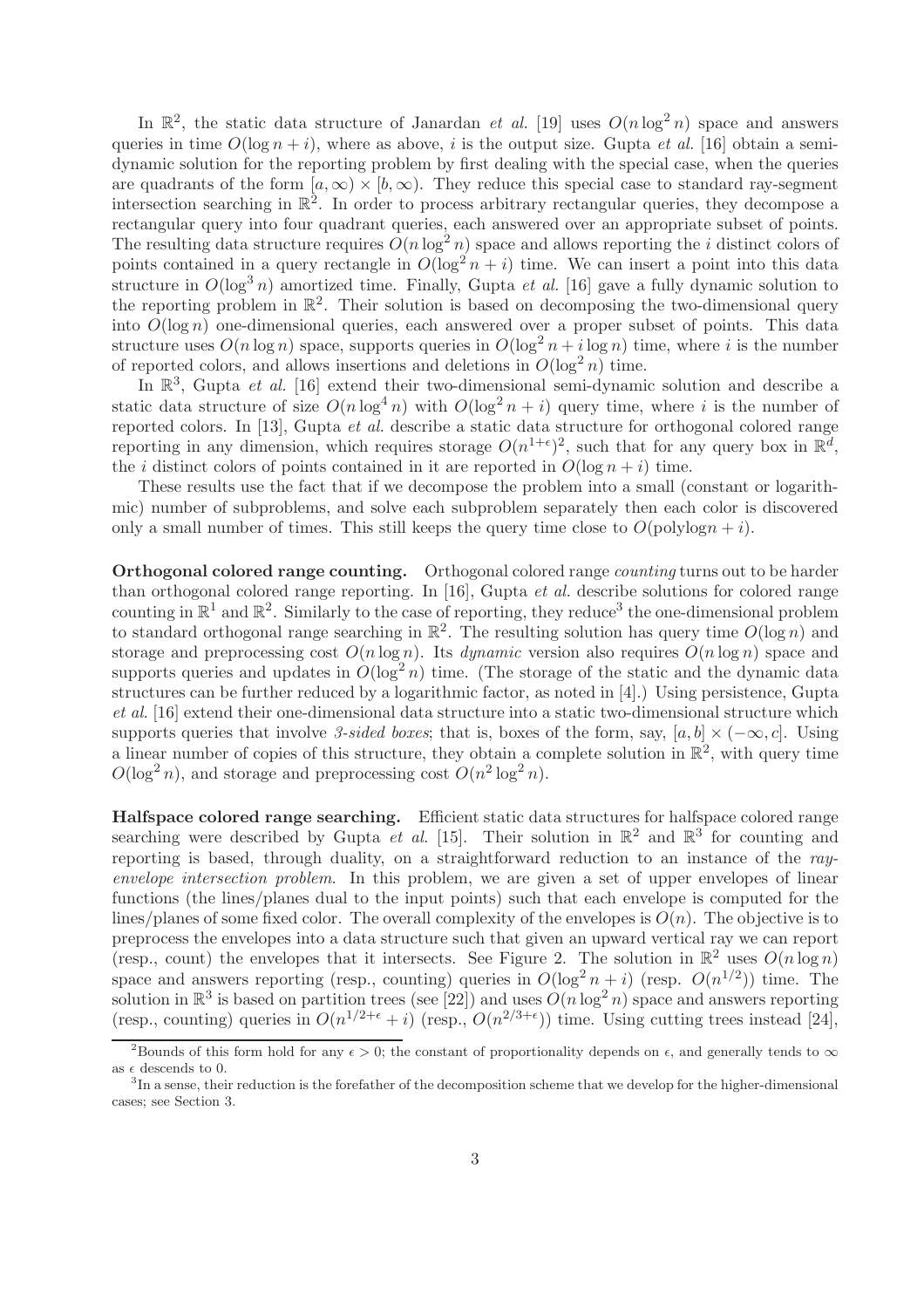reporting in  $\mathbb{R}^3$  can be solved with  $O(n^{2+\epsilon})$  storage, so that a query takes  $O(\log^2 n + i)$  time. Note that the time and space bounds for the colored range counting in  $\mathbb{R}^2$  and  $\mathbb{R}^3$  are close to those achieved for standard range counting problem in  $\mathbb{R}^2$  and  $\mathbb{R}^3$ , respectively [22, 24].



Figure 2:  $E_c$  is the upper envelope of the dual hyperplanes of the input points having color c.  $h^*$  is the point dual to the hyperplane  $h$  bounding the query half-space below  $h$ . There is an input point below h having color c if and only if the the upward vertical ray emanating from  $h^*$  intersects  $E_c$ (that is,  $h^*$  lies below  $E_c$ ).

This approach does not efficiently generalize to  $\mathbb{R}^d$ , for  $d > 3$ . Gupta *et al.* [15] solve the reporting problem in  $\mathbb{R}^d$ , for  $d > 3$ , using a balanced binary tree CT built over the colors. Each node v in  $CT$  points to a halfspace range-emptiness data structure (described in [21]), built over the points, whose colors belong to the subtree of  $v$ . The query algorithm starts at the root of  $CT$ and continues to the children of a node  $v$  only if the query range contains at least one point, whose color belongs to the subtree of v. The resulting data structure requires  $O(n^{\lfloor d/2 \rfloor}/\log^{\lfloor d/2 \rfloor-1-\epsilon} n)$ storage, and can report the  $i$  distinct colors of points contained in a query halfspace in time  $O(\log n + i \log^2 n)$ . Other applications of this approach can be found in [14].

Batched colored intersection searching. In a batched colored intersection searching problem we are given a set of colored geometric objects, and wish to compute all the pairs of colors  $(c_1, c_2)$ such that there are two intersecting input objects, one of color  $c_1$  and one of color  $c_2$ . Often a bipartite version of the problem is considered, where we are given two sets of objects of two different classes, and wish to report all pairs  $(c_1, c_2)$  such that an object of the first set having color  $c_1$  intersects an object of the second set having color  $c_2$ . Efficient solutions of the colored batched intersection searching problem for line segments in  $\mathbb{R}^1$ , line segments in  $\mathbb{R}^2$ , axis-parallel boxes in  $\mathbb{R}^d$ , points and triangles in  $\mathbb{R}^2$ , and points and halfspaces in  $\mathbb{R}^d$ , are given in [5, 20]. For example, in the case of segments in  $\mathbb{R}^1$  the problem can be solved in time  $O(nc^{0.69})$  if  $n \geq c^{1.69}$ , and  $O(n^{0.7}c^{1.21}+c^2)$  if  $n \leq c^{1.69}$ , using matrix multiplication techniques [20]. Variants of these techniques will also be used in this paper. See Section 4.

### 1.2 Our contribution

We present a different approach to orthogonal colored range counting, based on a reduction from this problem to standard orthogonal range counting, which works in any dimension. We transform P into a higher-dimensional space, where each query box corresponds to a point, and for each color  $c \in C$ , the space  $Q(c)^+$  of all (points representing) query boxes containing a point with color c is the union of positive orthants.

For each color c, we show how to decompose  $Q(c)^+$  into pairwise disjoint boxes. As a consequence, a query box contains a point of color  $c$  iff the point corresponding to the query in the transformed space is contained in exactly one of the boxes in the decomposition of  $Q(c)^+$ . Our algorithm thus collects the decomposition boxes, over all colors c, and stores them in a data structure that supports efficient containment counting queries of the form: Given a query point  $x$ , count the number of boxes that contain  $x$ .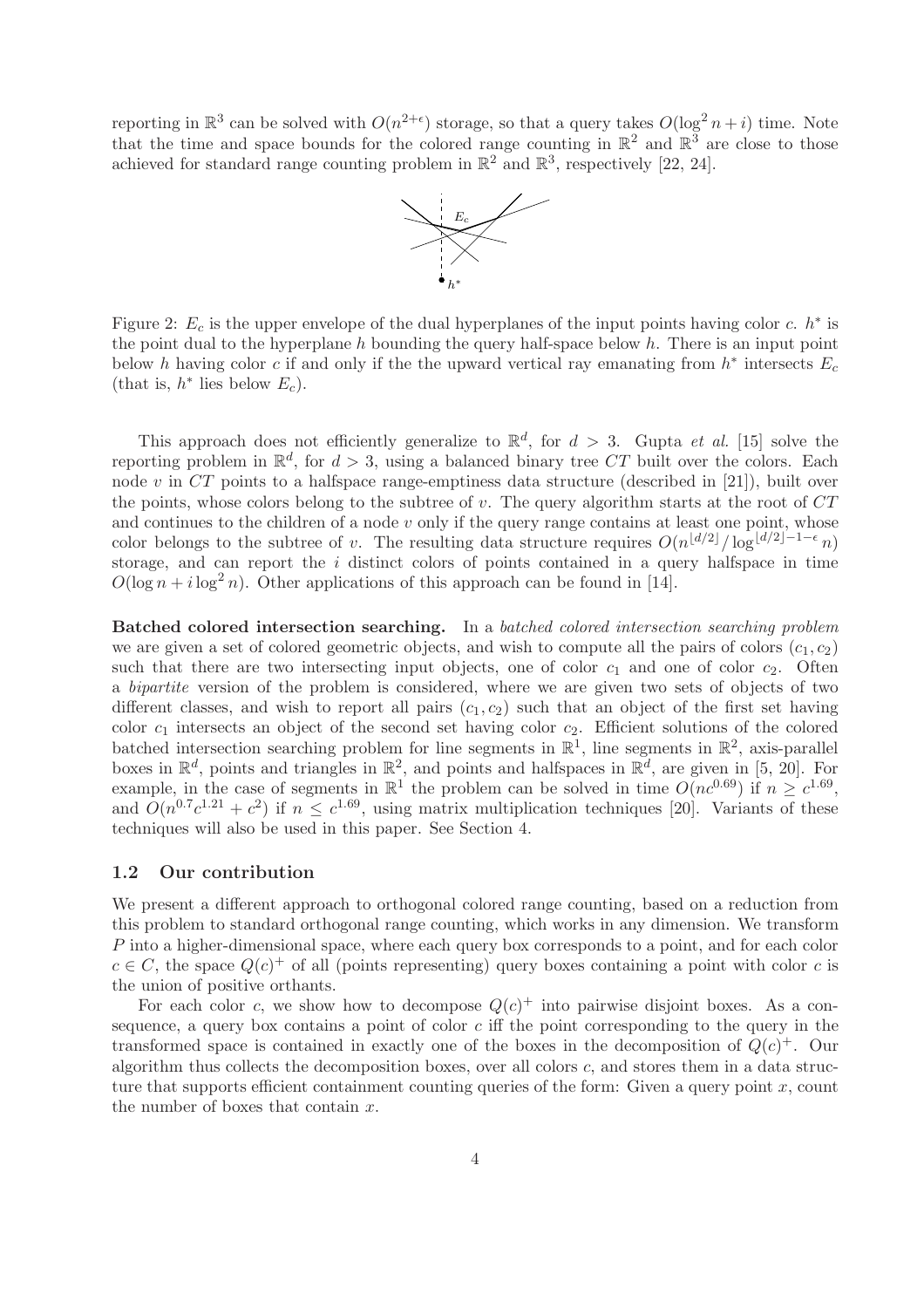A straightforward implementation of this technique yields a solution for the colored orthogonal range counting problem in  $\mathbb{R}^d$ , having query time  $O(\log^{2d-1} n)$ , storage complexity  $O(n^d \log^{2d-1} n)$ and worst case (deterministic) preprocessing time  $O(n^d \log^{2d-1} n)$ . A simple enhancement of the technique reduces all three performance parameters by a factor of  $O(\log n)$ , thus matching the performance parameters of the algorithms of Gupta et al. [12] for  $d = 2$ . If our queries are orthants; that is, boxes that are semi-unbounded in each (say, negative) coordinate direction, we can do better, obtaining a data structure with a query time of  $O(log^{d-1} n)$  and storage and preprocessing cost  $O(n^{\lfloor d/2 \rfloor} \log^{d-1} n)$ . For  $d \geq 4$  and even, the same enhancement trick mentioned above reduces all three performance parameters by a  $\log n$  factor.

In fact, the storage size and preprocessing time of our algorithm depend on the overall number of boxes in the decomposition of  $Q(c)^+$ , over all colors c. This can be as large as  $O(n^d)$  (for general box queries), but in practice we expect it to be much smaller. To support this statement, we show that, for random point sets (drawn independently and uniformly at random from  $[0,1]^d$ ), the expected number of boxes in our decomposition is only  $O(n \log^{d-1} n)$ , which leads to algorithms with polylogarithmic query time and near-linear expected storage and preprocessing cost.

Time-space tradeoff. We also consider techniques for reducing the storage (and preprocessing) at the cost of increasing the query time. In  $\mathbb{R}^2$ , we use a technique of Gupta *et al.* [12] to decompose a query  $[a, b] \times [c, d]$  into two 3-sided queries  $[a, b] \times (-\infty, d]$  and  $[a, b] \times [c, \infty)$  on secondary structures stored at the nodes of a binary search tree over the points sorted by their  $y$ -coordinates. (This leads to significant gains, because, as we show, the structure for answering 3-sided queries requires only near-linear storage and preprocessing, whereas the structure for 4-sided queries may require near-quadratic storage.) We obtain the solution for each 3-sided query as a collection of pairwise disjoint canonical sets of colors. The difficulty is that a single color may appear in the solutions of the two 3-sided queries but we need to count it only once. To efficiently compute the union of the answers of the two queries we use the principle of inclusion-exclusion to reduce the problem to computing the sizes of all pairwise intersections of the output canonical subsets. We use sparse matrix multiplication techniques [7, 20, 26] to precompute efficiently some of these intersection sizes, and handle others on the fly when processing a query.

We obtain a solution that has query time  $O(X \log^7 n)$ , and storage  $O\left(\frac{n}{X}\right)$  $\left(\frac{n}{X}\right)^2 \log^6 n + n \log^4 n$ , for any tradeoff parameter  $1 \leq X \leq n$ . The construction time of the data structure is (the  $O^*(.)$ notation hides polylogarithmic factors):

$$
\begin{cases}\nO^*\left(\frac{n^{(\omega+1)/2}}{X^{(\omega-1)/2}}\right) = O\left(\frac{n^{1.688}}{X^{0.688}}\right) & \text{when } X \ge n^{\frac{\omega-1}{\omega+1}} \approx n^{0.408}, \\
O^*\left(\frac{n^{2-\alpha\beta+2\beta}}{X^{\frac{2-\alpha\beta}{\beta+1}}}\right) = O\left(\frac{n^{1.898}}{X^{1.203}}\right) & \text{when } n^{\frac{\alpha/2}{\alpha/2+1}} \approx n^{0.128} \le X \le n^{\frac{\omega-1}{\omega+1}} \approx n^{0.408}, \\
O^*(\frac{n^2}{X^2}) & \text{when } X \le n^{\frac{\alpha/2}{\alpha/2+1}} \approx n^{0.128}.\n\end{cases}
$$

Here  $\omega$  is the smallest number such that two  $t \times t$  matrices can be multiplied in time  $O(t^{\omega})$ (the best known upper bound on  $\omega$  is 2.376),  $\alpha > 0.294$  is another parameter related to matrix multiplication and  $\beta = \frac{\omega - 2}{1 - \alpha}$  $\frac{\omega - 2}{1 - \alpha}$ ; see [10, 11] and Section 4. In particular, it follows from these bounds that, for  $m \leq n$ , we can answer m queries in overall time  $O^*(nm^{\frac{\omega-1}{\omega+1}}) = O(nm^{0.408})$  (including preprocessing).

Interestingly, we also show a reduction of a version of sparse matrix multiplication to an offline version of colored orthogonal range counting in  $\mathbb{R}^2$ . This reduction implies that if we can answer m queries on a set of n points, for  $m^{\frac{1+\omega}{4}} \leq n$ , in  $o(nm^{\frac{\omega-1}{4}}) = o(n^{1.34})$  time, then we can obtain a better algorithm for sparse rectangular matrix multiplication than the best known to date. Furthermore, if we can answer *n* such queries in  $o(n^{\frac{2.376}{2}}) = o(n^{1.188})$  time, we improve the best known bound on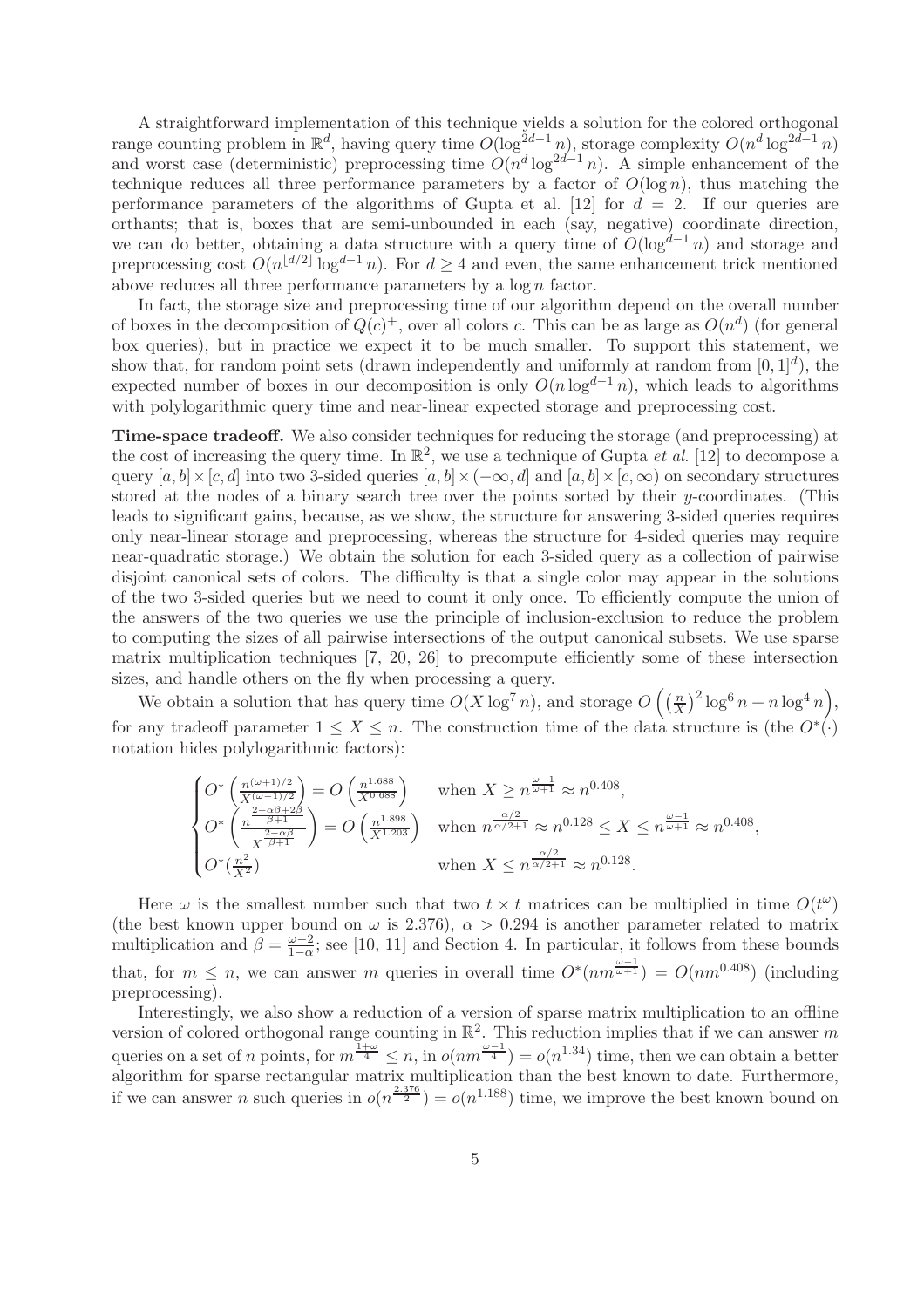$\omega$ . This suggest that our bounds, while not claimed to be near optimal, are significant, and that substantial improvements are likely to be quite different.

A simple bucketing technique allows us to trade time for space also in dimension  $d > 2$ . Specifically, for any threshold parameter  $1 \leq X \leq n$ , we obtain a data structure, having query time  $O(X \log^d n + \log^{2d-1} n)$  and preprocessing and storage cost  $O(\frac{n^d}{X^d-1})$  $\frac{n^d}{X^{d-1}} \log^{2d-1} n$ ). We suggest two additional techniques to improve this tradeoff for  $X = \Omega^*(n^{\frac{d-2}{d-1}})$ .

Finally, we show that colored orthogonal range counting in dimension  $d > 2$  is related to the following generalization of sparse matrix multiplication, which we believe to be of independent interest. One is given a 0-1 matrix  $A$  with  $N$  nonzero entries in sparse representation, and a list  $O$ of  $M$  d-tuples of indices of rows of  $A$ . Let  $t$  be the number of columns in  $A$ . The goal is to compute for each tuple  $(i_1,\ldots,i_d) \in O$  the sum  $\sum_{j=1}^t \prod_{k=1}^d A_{i_k,j}$ . We call this problem *d*-dimensional output restricted sparse matrix multiplication  $(ORSMM_d)$ . (Note that the case  $d = 2$  asks for computing t specified entries in  $AA<sup>T</sup>$ .) We give a reduction from this problem to colored range counting in boxes in dimension d, showing that the offline version of the latter problem is at least as hard as this generalized matrix multiplication problem. Finally, we describe reasonably efficient algorithms for  $ORSMM_d$ .

The paper is organized as follows.

In Section 2 we describe the solution to colored orthogonal range counting in  $\mathbb{R}^d$ , having polylogarithmic query time and about  $O(n^d)$  space. The solution is based on decomposition of the c-positive region  $Q^+(c)$  (the union of the positive orthants dual to points with color  $c$  —see below), for each of the colors c, into pairwise disjoint boxes.

In Section 3 we describe the decomposition of the c-positive region into disjoint boxes and analyze its complexity and construction time. Next, we analyze, for random point sets (according to a natural model that we detail in Section 3.2), the expected number of boxes in our decomposition. This leads to algorithms with polylogarithmic query time and near-linear expected storage and preprocessing cost.

In Section 4 we describe efficient methods for achieving time-space tradeoff. We also consider the time required to answer  $m$  queries over an input set of  $n$  colored points.

In Section 5 we consider the relation between colored orthogonal range counting in  $\mathbb{R}^d$  and sparse matrix multiplication, or its generalized version  $ORSMM_d$ , as defined above. In addition, we provide efficient algorithms for solving the generalized  $ORSMM_d$ .

# 2 Reducing to Standard Orthogonal Range Counting

We first solve the *semi-unbounded colored range counting* problem, in which the query boxes are orthants of the form  $\prod_{i=1}^{d}(-\infty, a_i]$ . Then we show how to reduce the colored counting problem in general boxes to the semi-unbounded case.

Let us represent each query orthant  $\prod_{i=1}^{d}(-\infty, a_i]$  by its apex  $(a_1, \ldots, a_d) \in \mathbb{R}^d$ . Fix a color c,  $1 \leq c \leq C$ , and let  $P_c$  denote the subset of points of P with color c. For a point  $p \in P_c$ , denote by  $Q_p^+ \subseteq \mathbb{R}^d$  the locus of all points that represent (closed) query orthants containing p. Clearly, if  $p=(p_1,\ldots,p_d)$ , then  $Q_p^+$  is the positive orthant  $\prod_{i=1}^d[p_i,\infty)\subseteq\mathbb{R}^d$ . We refer to  $Q_p^+$  as the *dual* orthant of p.

The c-positive region of color c, denoted  $Q(c)^+$ , is the region in  $\mathbb{R}^d$  of all points representing queries that contain at least one point of  $P_c$ . Clearly,  $Q(c)^{+} = \bigcup_{p \in P_c} Q_p^{+}$ . For any point set  $A \subset \mathbb{R}^d$ , define  $U(A) := \bigcup_{p \in A} Q_p^+$ . According to this definition,  $Q(c)^+ = U(P_c)$ . In Section 3 we establish the following theorem.

**Theorem 2.1.** For any set  $A \subset \mathbb{R}^d$  of n points, we can decompose  $U(A)$  into  $O(n^{\lfloor d/2 \rfloor})$  pairwise disjoint boxes. Furthermore we can generate these boxes in  $O(B \log^{d-1} n)$  time, where B is the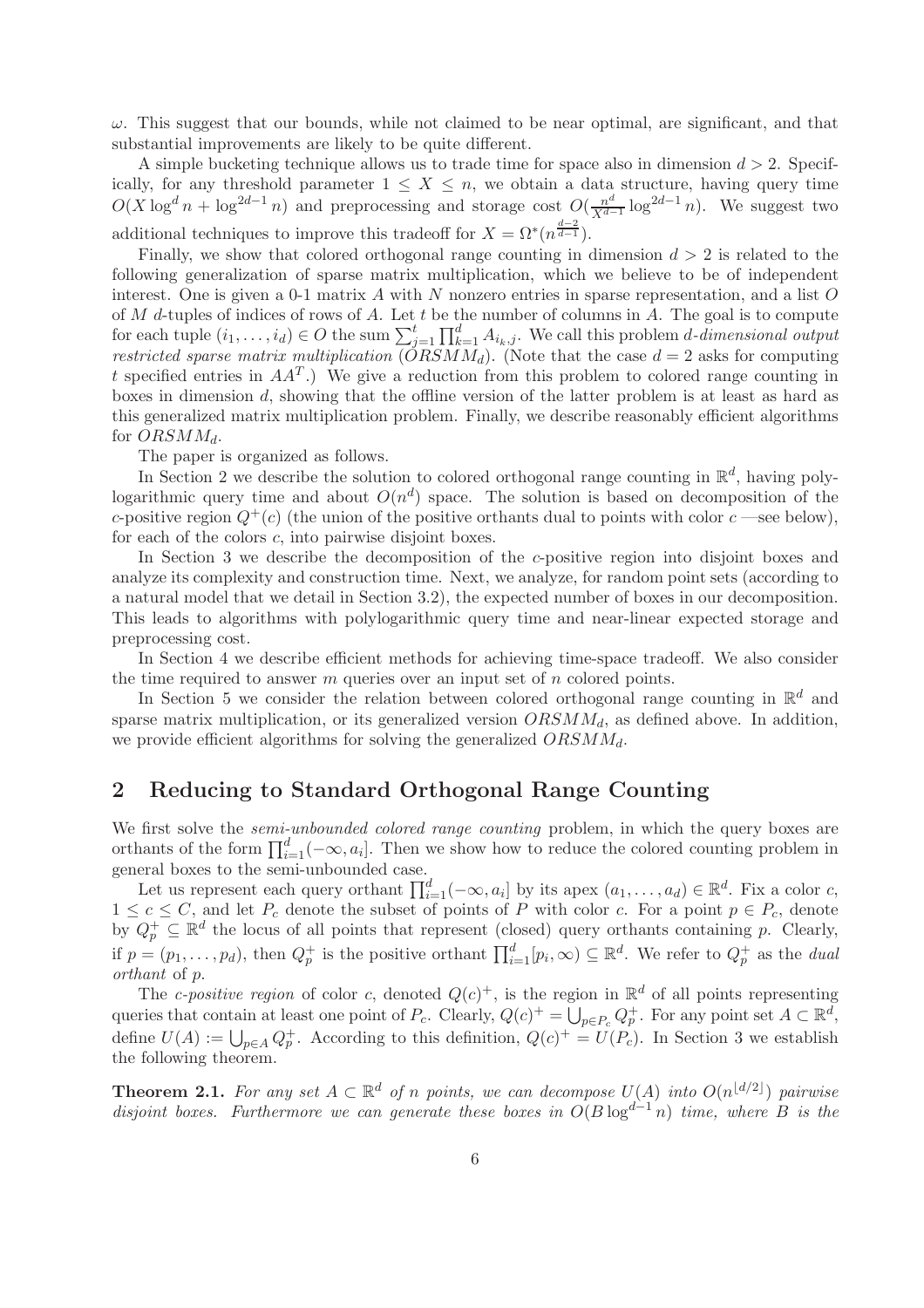#### number of boxes.

We remark that Theorem 2.1 can be regarded as a refinement of the result of Boissonnat et al. [3] concerning the complexity of the union of n congruent axis-parallel cubes in  $\mathbb{R}^d$  (think of the orthants as very large congruent cubes). As a matter of fact, our constructive proof of the theorem follows similar footsteps to those in the proof of the bound in [3]; see also [8]. In the rest of the paper, unless stated otherwise, decomposition of  $U(A)$  means the disjoint decomposition asserted in Theorem 2.1.

We use Theorem 2.1 to solve the semi-unbounded colored range counting problem as follows. For each color  $1 \leq c \leq C$ , we generate the boxes in the decomposition of  $U(P_c) = Q(c)^+$ . We build a standard orthogonal range searching data structure for counting the number of boxes containing a query point<sup>4</sup>  $q \in \mathbb{R}^d$ . By construction (using the fact that the boxes corresponding to any fixed color are pairwise disjoint), this number is equal to the number of distinct colors that appear in the original query orthant.

To implement the data structure, we use a d-dimensional segment tree with fractional cascading at its deepest level. Let  $B_c$  be the number of boxes in the decomposition of  $Q(c)^+$ . Then this structure has query time  $O(\log^{d-1} n)$ , and space and preprocessing time  $O(\sum_{1 \leq c \leq C} B_c \log^{d-1} n)$ . These improved bounds on the storage and preprocessing time (by a logarithmic factor, as compared with standard d-dimensional segment trees) are based on the fact, established below in Section 3, that all the decomposition boxes are unbounded in the positive  $x_1$ -direction. This allows us to use a simple search tree instead of a segment tree at the bottom level of the data structure, thereby saving a logarithmic factor in both storage and preprocessing time. Fractional cascading takes care care of the corresponding saving in the query time. We thus obtain the following theorem.

**Theorem 2.2.** Let P be a set of n colored points in  $\mathbb{R}^d$ , let  $B_c$  be the number of boxes in the decomposition of  $Q(c)^+$ , for each color  $1 \leq c \leq C$ , and let  $B = \sum_{1 \leq c \leq C} B_c$ . Then there exists a data structure supporting semi-unbounded (orthant) colored range counting queries in  $O(\log^{d-1} n)$ time, whose storage is  $O(B \log^{d-1} n)$  and which can be constructed in  $O(B \log^{d-1} n)$  time.

Using the bounds of Theorem 2.1, we immediately obtain the following corollary.

Theorem 2.3. There exists a data structure for colored semi-unbounded (orthant) range counting queries on n colored points in dimension  $d \geq 2$ , which answers a query in  $O(\log^{d-1} n)$  time, requires  $O(n^{\lfloor d/2 \rfloor} \log^{d-1} n)$  space, and can be constructed in  $O(n^{\lfloor d/2 \rfloor} \log^{d-1} n)$  time.

General orthogonal range counting. The general colored orthogonal range counting problem, in which queries are arbitrary bounded axis-parallel boxes in  $\mathbb{R}^d$ , can be reduced to the semi-unbounded case in  $\mathbb{R}^{2d}$ , as follows. We denote the  $x_i$ -coordinate of a point p by  $x_i(p)$ . Double all the coordinates of each point  $p = (x_1(p), \ldots, x_i(p), \ldots, x_d(p)) \in P$ , to obtain the point  $(x_1(p), x_1(p), \ldots, x_i(p), x_i(p), \ldots, x_d(p), x_d(p))$  in  $\mathbb{R}^{2d}$ , which is given the same color as the original point p. Now, answering a colored range counting query  $\prod_{i=1}^{d} [a_i, b_i]$  on the original point set is equivalent to answering the query  $\prod_{i=1}^{d} [a_i, \infty) \times (-\infty, b_i]$  on the transformed point set. Thus we obtain the following theorems.

**Theorem 2.4.** Let P be a set of n colored points in  $\mathbb{R}^d$ , let  $\tilde{P} \subset \mathbb{R}^{2d}$  be the transformed point set of P as defined above, let  $B_c$  be the number of boxes in the decomposition of  $U(\tilde{P}_c)$ , for color  $1 \leq c \leq C$ , and let  $B = \sum_{1 \leq c \leq C} B_c$ . Then there exists a data structure supporting colored range counting queries in  $O(\log^{2d-1} n)$  time, whose storage is  $O(B \log^{2d-1} n)$  and which can be constructed in  $O(B \log^{2d-1} n)$  time.

<sup>&</sup>lt;sup>4</sup>The problem is called the "stabbing query problem" in [2].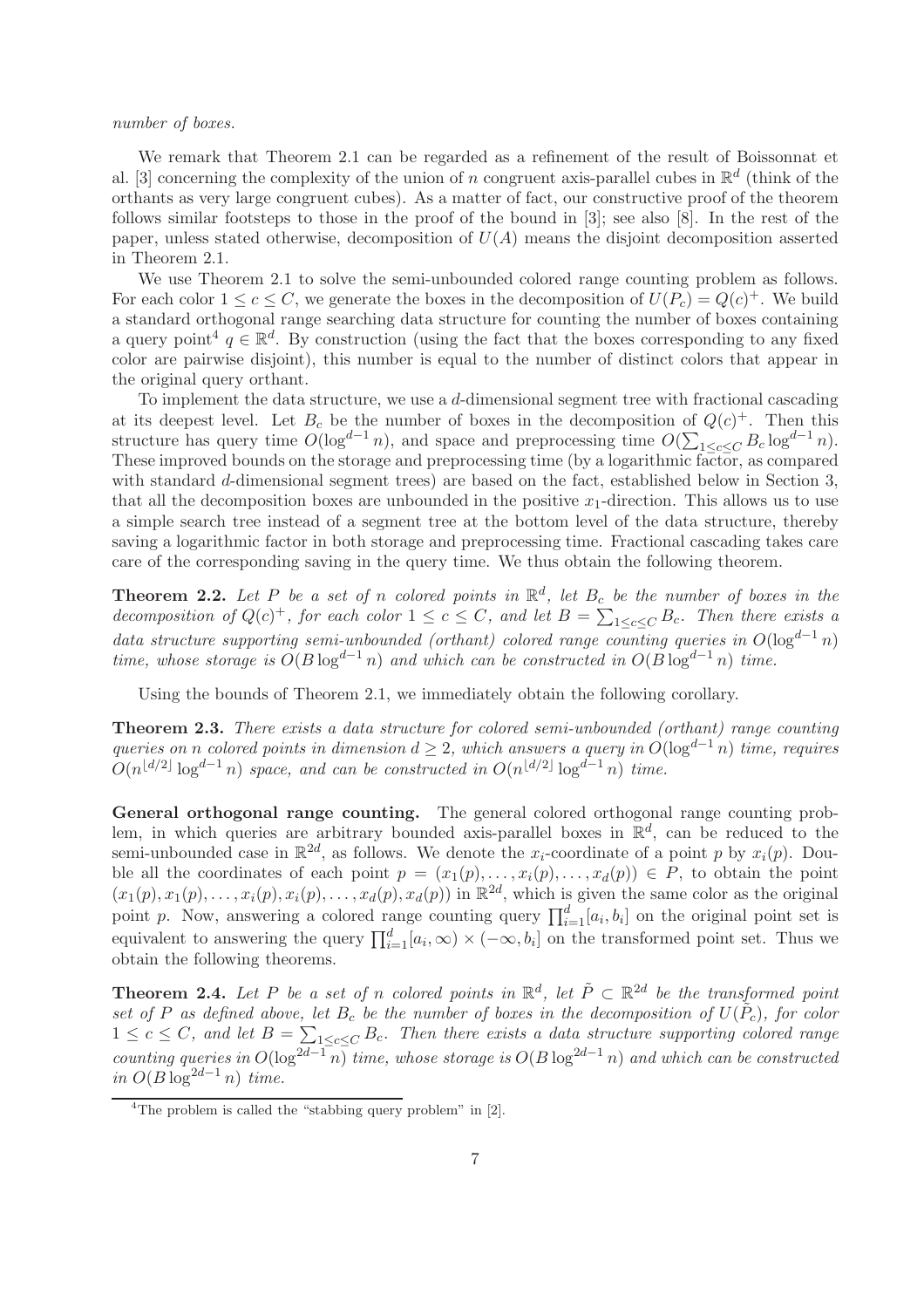Theorem 2.5. There exists a data structure for colored orthogonal range counting queries on n colored points in dimension  $d \geq 2$ , which answers a query in  $O(\log^{2d-1} n)$  time, requires  $O(n^d \log^{2d-1} n)$ space, and can be constructed in  $O(n^d \log^{2d-1} n)$  time.

We can generalize this approach to colored orthogonal range counting queries for boxes with bounded projections on  $k$  specific coordinates, and semi-unbounded projections on the remaining  $d - k$  coordinates. In this case we can reduce the problem to a semi-unbounded problem in  $\mathbb{R}^{d+k}$ , by duplicating the  $k$  "bounded" coordinates of each point in our input set. A query then takes  $O(\log^{d+k-1} n)$  time, and the storage and preprocessing cost are both  $O(n^{\lfloor (d+k)/2 \rfloor} \log^{k+d-1} n)$ .

As a special case, consider the colored orthogonal range counting problem on  $n$  points in the plane, where the queries are 3-sided boxes of the form  $[a, b] \times (-\infty, c]$ . Here  $d = 2$ ,  $k = 1$ , and we obtain an algorithm with  $O(\log^2 n)$  query time and space and preprocessing cost  $O(n \log^2 n)$ . These performance parameters are the same as those obtained by Gupta et al. [12], using a different approach based on persistence (which, as already noted, does not seem to extend to higher dimensions).

We can then use the same paradigm as in [12] to extend this solution to the general case of bounded box queries. That is, let  $(p_1, \ldots, p_n)$  be the sorted sequence of the points of P in their increasing y-order. For each  $i = 1, \ldots, n$ , construct the above data structure (for 3-sided queries) for the set  $P_i^+ = \{p_j \mid j \geq i\}$ . Now, given a query box  $[a, b] \times [c, d]$ , we find, by binary search, the index i satisfying  $y(p_i) \ge c > y(p_{i-1})$ , and search with the 3-sided box  $[a, b] \times (-\infty, d]$  in the structure of  $P_i^+$ . This yields a slightly improved algorithm, in which a query takes  $O(\log^2 n)$  time, and the storage and the preprocessing cost are both  $O(n^2 \log^2 n)$  (saving a logarithmic factor over the bounds in Theorem 2.5). The same enhancement can be applied in any dimension, leading to the following result.

Theorem 2.6. There exists a data structure for colored orthogonal range counting queries on n colored points in dimension  $d \geq 2$ , which answers a query in  $O(\log^{2d-2} n)$  time, requires  $O(n^d \log^{2d-2} n)$ space, and can be constructed in  $O(n^d \log^{2d-2} n)$  time.

The same enhancement can save a logarithmic factor for any d and k for which  $d + k$  is even and  $\geq 4$ . In particular, for  $d \geq 4$  even and  $k = 0$ , we can improve all three performance parameters in Theorem 2.3 by a logarithmic factor.

In Section 4 we present a more sophisticated approach that reduces colored box range counting to colored range counting with boxes unbounded in one direction, so as to obtain a much more significant reduction in storage and preprocessing (at the cost of increasing query time).

# 3 Decomposing the Union of Orthants into Disjoint Boxes

Let A be a set of n points in  $\mathbb{R}^d$  in general position, meaning that no two points have the same  $x_i$ -coordinate<sup>5</sup>, for any  $i = 1, ..., d$ . In this subsection we prove Theorem 2.1 and show how to decompose  $U(A)$  into pairwise disjoint boxes.

An open maximal empty orthant O (with respect to A) is a region of the form  $\prod_{i=1}^{d}(-\infty, a_i)$ , where  $a_i \in \mathbb{R} \cup \{+\infty\}$  for each i, which does not contain any point of A, and is maximal with this property under inclusion. That is, any open orthant  $O'$  that strictly contains  $O$  must also contain a point of A. It follows that each facet of  $O$  must contain a distinct point of  $A$  in its *relative interior.* Let  $s_i$  be the point in the relative interior of the facet of O orthogonal to the  $x_i$ -axis, for  $1 \leq i \leq d$ . Thus  $O = \prod_{i=1}^{d} (-\infty, x_i(s_i))$  (see Figure 3). Note that we also include under this

<sup>&</sup>lt;sup>5</sup>We can remove the general position assumption by imposing a strict order on the  $x_i$ -coordinates of all points for  $1 \leq i \leq d$ , breaking ties arbitrarily. We then construct the decomposition using the new coordinates. In terms of the old coordinates some of the boxes that we obtain may be empty.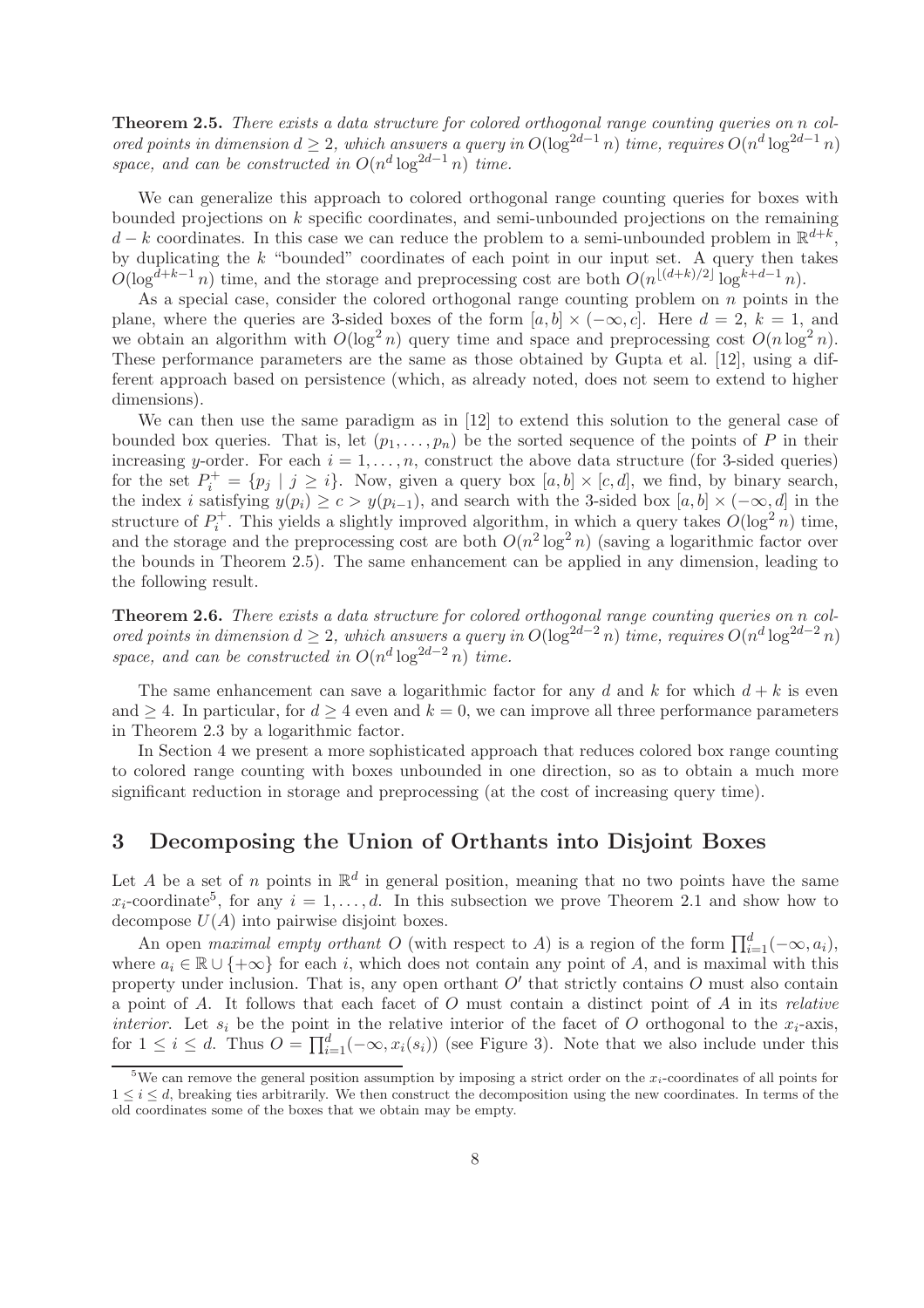definition orthants O that are unbounded in the positive direction of some coordinate axes. As an extreme example, the halfspace  $x_1 < \min_{s \in A} x_1(s)$  is such a degenerate maximal empty orthant. In such cases, not all the points  $s_i$  are defined. (Alternatively, for each coordinate  $x_i$  in which O is unbounded in both directions, we can define  $s_i$  to be the point at infinity whose  $x_i$ -coordinate is  $+\infty$  and all other coordinates are  $-\infty$ .) We say that O is defined by the tuple of points  $\langle s_1, \ldots, s_d \rangle$ .



Figure 3: A maximal empty orthant.

Our decomposition of  $U(A)$  is constructed so that there is a bijection between its boxes and the maximal empty orthants defined by tuples  $\langle s_1, \ldots, s_d \rangle$  such that  $x_1(s_1) < \infty$ . Specifically, let O be such a maximal empty orthant defined by  $\langle s_1, \ldots, s_d \rangle$ . The box in our decomposition corresponding to  $O$  is

$$
B(O) = [x_1(s_1), \infty) \times \prod_{i=2}^d \left[ \max_{j < i} \{ x_i(s_j) \}, x_i(s_i) \right].
$$

Note that each interval in the product is nonempty, which follows from obvious properties of orthants. See Figure 4 for an illustration.



Figure 4: A maximal empty orthant  $O$  and its corresponding box  $B(O)$  in the decomposition of  $U(A).$ 

**Lemma 3.1.** Let A be a finite point set in  $\mathbb{R}^d$ , and let B be the collection of boxes  $B(0)$ , where O ranges over all maximal empty orthants with respect to A, which are defined by tuples  $\langle s_1, \ldots, s_d \rangle$ satisfying  $x_1(s_1) < \infty$ . Then the boxes of  $\beta$  are pairwise disjoint, and their union is  $U(A)$ .

Proof. We establish the lemma by induction on the dimension of the space containing A.

For the induction basis, consider a one-dimensional set of points  $A = \{p_1, \ldots, p_n\} \subset \mathbb{R}$ , where  $p_1 < p_2 < \cdots < p_n$ . The orthant  $(-\infty, p_1)$ , defined by  $\langle p_1 \rangle$ , is the only maximal empty orthant with respect to A (which clearly satisfies  $x_1(p_1) < \infty$ ). The corresponding box  $B = [x_1(s_1), \infty) = [p_1, \infty)$ is indeed equal to  $U(A)$ , as required.

Assume now that the lemma is true for any set of points in  $\mathbb{R}^{d-1}$ . Sweep  $U(A)$  with a hyperplane h orthogonal to the  $x_d$ -axis. Let  $(p_1, \ldots, p_n)$  be the sequence of the points of A sorted in increasing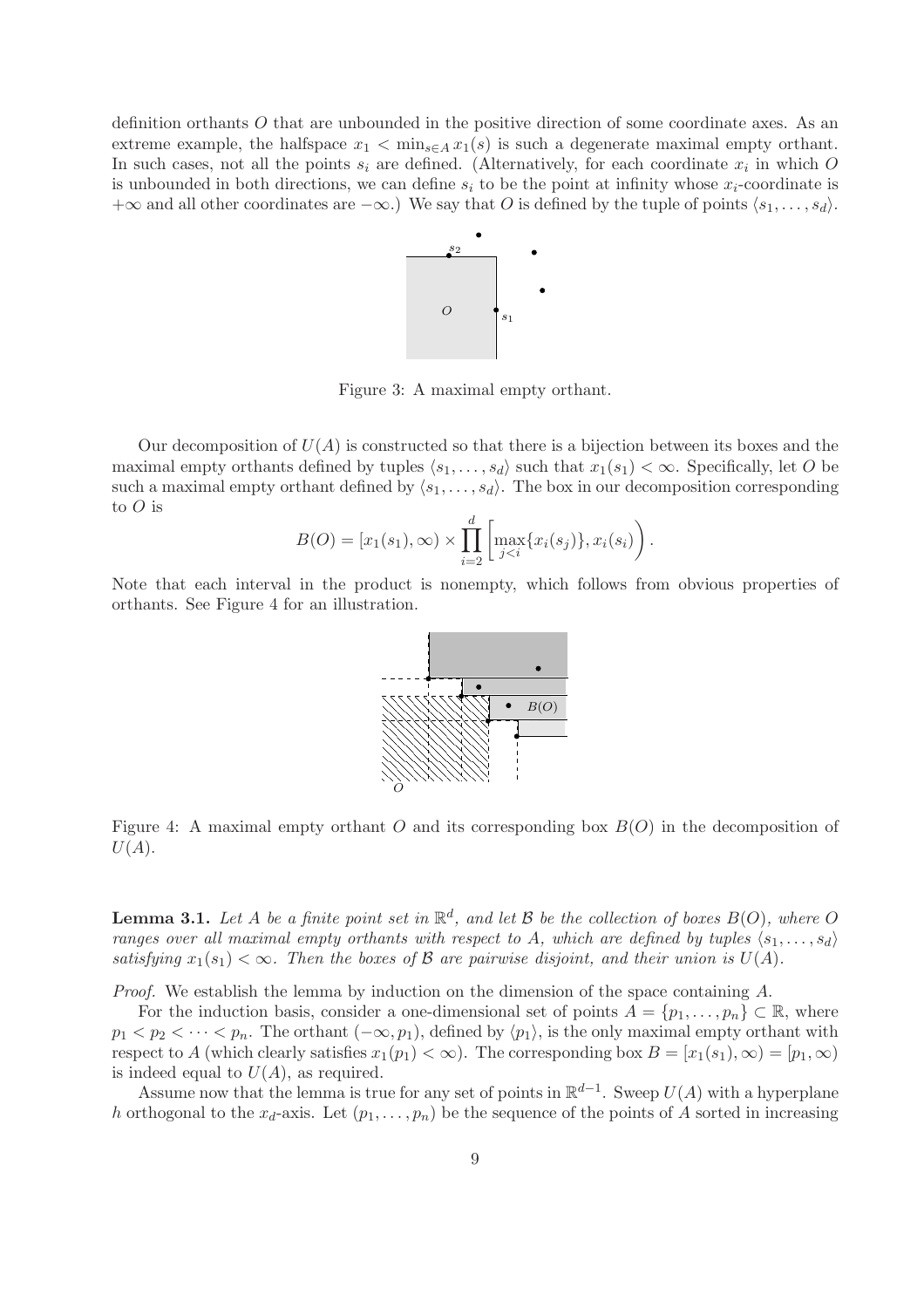order of their  $x_d$ -coordinates. For  $1 \leq j \leq n$ , put  $q_j := x_d(p_j)$ , let  $h_j$  be the hyperplane  $x_d = q_j$ , and let  $H_j$  be the half-closed slab bounded between  $h_j$  and  $h_{j+1}$  (containing  $h_j$  but not  $h_{j+1}$ ); let  $H_n$  be the infinite slab "beyond"  $h_n$ , i.e., the slab  $x_d \geq x_d(p_n)$ .

By definition, the boxes in our decomposition that intersect  $H_i$  correspond to maximal empty orthants defined by tuples  $\langle s_1, \ldots, s_d \rangle$ , such that  $q_{j+1} \leq x_d(s_d)$  (or  $x_d(s_d) = \infty$  for  $j = n$ ),  $\max_{i \leq d} \{x_d(s_i)\} \leq q_i$ , and  $x_1(s_1) < \infty$ . See Figure 5 for an illustration. Denote by  $\mathcal{O}_i$  the set of these orthants, and denote by  $\mathcal{B}(\mathcal{O}_j)$  the corresponding set of boxes. We claim that the intersections of the boxes in  $\mathcal{B}(\mathcal{O}_i)$  with  $H_i$  form a pairwise disjoint decomposition of  $H_i \cap U(A)$ .



Figure 5: The proof of Lemma 3.1.

Indeed, let  $D_j = \{p_i \mid i \leq j\}$ , and let  $D'_j$  be the orthogonal projection of  $D_j$  on the hyperplane h<sub>j</sub>. Let  $\mathcal{O}'_j$  be the set of maximal empty orthants with respect to  $D'_j$  in the  $(d-1)$ -dimensional space  $h_j$ , defined by tuples  $\langle s_1, \ldots, s_{d-1} \rangle$  satisfying  $x_1(s_1) < \infty$ . Let  $\mathcal{B}(\mathcal{O}'_j)$  be the corresponding set of boxes within  $h_i$ . The following facts are easy to verify.

- 1. The intersection of  $U(A)$  with  $h_j$  is equal to the intersection of  $U(D_j)$  with  $h_j$ , which in turn is equal to  $U(D'_j)$ .
- 2. Each maximal empty orthant  $O' \in \mathcal{O}'_j$  is the intersection of an orthant  $O \in \mathcal{O}_j$  with  $h_j$ . Conversely, for each orthant  $O \in \mathcal{O}_i$ , the  $(d-1)$ -orthant  $O' = O \cap h_i$  is a maximal empty orthant with respect to  $D'_j$ .
- 3. Let  $O \in \mathcal{O}_j$  and let  $B(O)$  be the corresponding box. The intersection of  $B(O)$  with  $h_j$  is equal to  $B(O')$ , where O' is the  $(d-1)$ -orthant  $O \cap h_j$ .

See Figure 5 for an illustration. By the induction hypothesis, the boxes of  $\mathcal{B}(\mathcal{O}'_j)$  form a pairwise disjoint decomposition of  $U(D'_j)$ . Furthermore, by (2) and (3), each box  $B(O)$  in  $\mathcal{B}(O_j)$  corresponds to a box  $B(O')$  in  $\mathcal{B}(\mathcal{O}'_j)$ , where  $O' = O \cap h_j$ , so that  $B(O') \times [q_j, q_{j+1}) \subseteq B(O)$ , and vice versa. Thus the boxes in  $\mathcal{B}(\mathcal{O}_i)$  are pairwise disjoint within  $H_i$ , and by (1) their union is equal to  $U(A) \cap H_i$ . Repeating this argument for each slab  $H_j$  completes the proof. П

The number of boxes. Let  $A \subset \mathbb{R}^d$  be an arbitrary finite set of points. As we have seen, the number of cells in the decomposition of  $U(A)$  is bounded by the number of maximal empty orthants with respect to A. Hence, it suffices to bound the latter quantity.

Here is a straightforward constructive derivation of the bound  $O(n^{\lfloor d/2 \rfloor})$  for this latter quantity, which resembles the analysis of Boissonnat *et al.* [3]. Given any empty orthant  $O$ , with some points of A on its boundary (possibly on lower-dimensional boundary faces), a shift of  $O$  is the operation of shrinking  $O$  by translating a facet of  $O$  in the negative direction (of the orthogonal coordinate axis). By the general position assumption, when a shift starts, exactly one point leaves the boundary of O. The shift is legal if such a point lies in the relative interior of a facet. A legal shift terminates as soon as one of the points of A on  $\partial O$  reaches the relative boundary of the face it is currently on, so that it now lies on a lower-dimensional face. Note that the orthant reached at the end of a legal shift is contained in the original orthant and is thus also empty.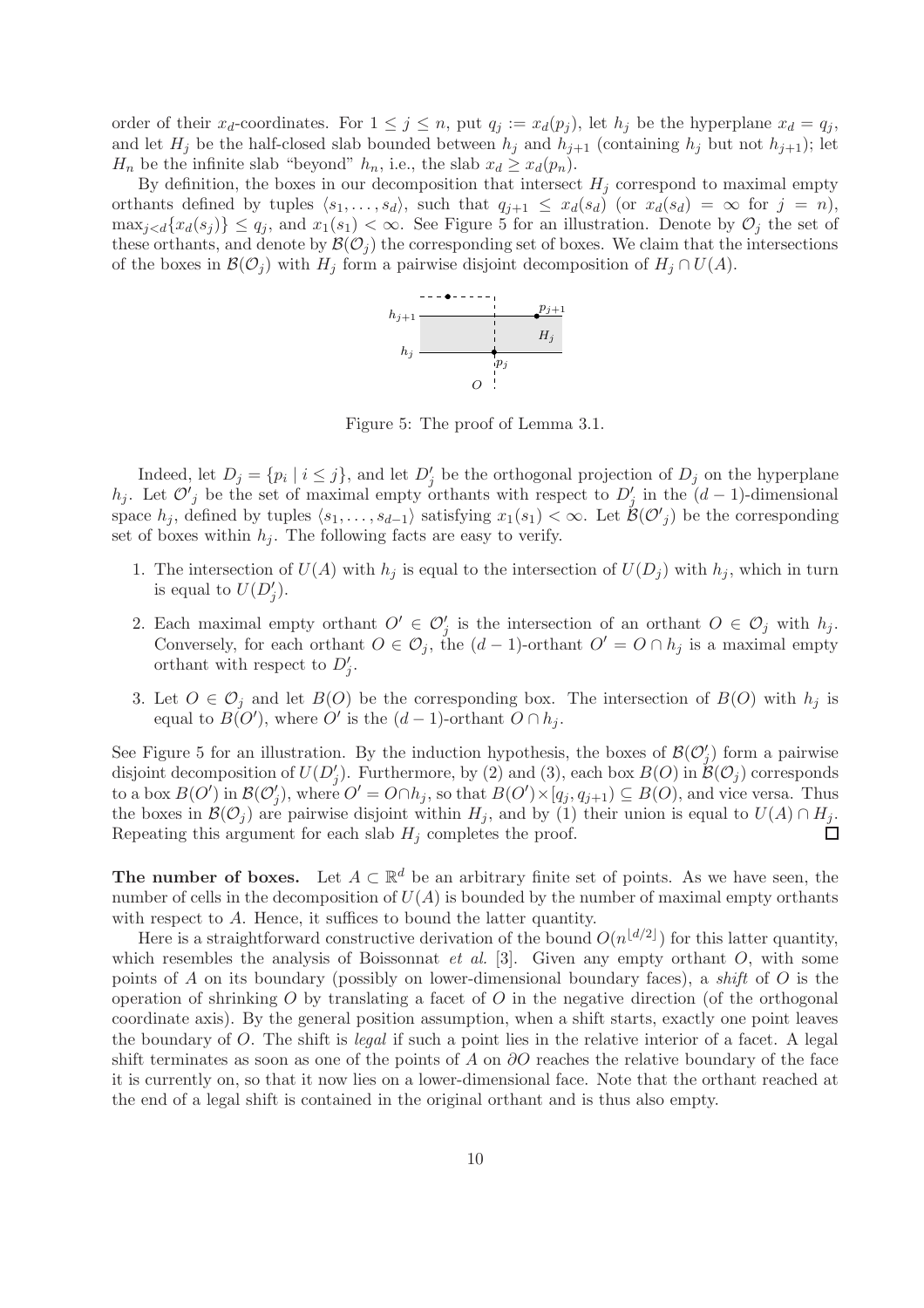

Figure 6: Three legal shifts that turn a maximal empty orthant into the one that has point b as an apex.

We start with a maximal empty orthant  $O$ , and apply to it any sequence of legal shifts, until we reach an orthant  $O'$  to which no further legal shifts can be applied. See Figure 6. Upon termination, no point of A lies in the relative interior of any facet of  $O'$ . Hence each point of A on  $\partial O'$  determines at least two of the coordinate values that define facets of  $O'$ , and, since we assume general position, no such coordinate value is determined by more than one point. Hence, the number of points on  $\partial O'$  is at most  $|d/2|$ , which implies that the number of such empty orthants  $O'$ , which can be obtained from some maximal empty orthant in the manner described above, is  $O(n^{\lfloor d/2 \rfloor})$ . Moreover, knowing the sequence of directions of the legal shifts that have transformed an original maximal empty orthant O into  $O'$ , the orthant O can be uniquely reconstructed from  $O'$ , using a sequence of reverse legal shifts, each stopping when the facet that moves outwards hits a new point. Clearly, the total number of such sequences of shifts is at most d!. The bound on the number of maximal empty orthants with respect to  $A$  follows. This completes the proof of the first part of Theorem 2.1.

### 3.1 Output sensitive construction

In order to construct the desired decomposition of  $U(A)$ , it suffices to enumerate all the maximal empty orthants with respect to  $A$ , each with the  $d$ -tuple defining it. We have seen that each such maximal empty orthant can be defined (up to a constant number of possibilities) by a t-tuple of points of A, such that  $t \leq |d/2|$ . The constructive proof of the bound on the number of boxes (or, rather, of maximal open orthants) can be trivially converted into an algorithm that generates  $O(n^{\lfloor d/2 \rfloor})$  candidate empty orthants, prunes away those that are not empty (using orthogonal emptiness range queries on the set  $A$ ), and extends each of them, by some sequence (out of  $O(1)$ ) possible ones) of reverse legal shifts, into a maximal empty orthant.

The running time of this straightforward algorithm is close to  $O(n^{\lfloor d/2 \rfloor})$ , and is always  $\Omega(n^{\lfloor d/2 \rfloor})$ , which might be much larger than the actual complexity of the decomposition of  $U(A)$ . In this section, we present an alternative *output sensitive* algorithm for constructing all maximal empty orthants with respect to A. This immediately leads to an output sensitive construction of our decomposition of  $U(A)$ .

We can enumerate all maximal empty orthants with respect to  $A$  by implementing the sweep that was used to establish Lemma 3.1. Let  $p_1, \ldots, p_n$  be the points in the increasing order of their  $x_d$ -coordinates. We sweep  $\mathbb{R}^d$  with a hyperplane  $\pi$  orthogonal to the  $x_d$ -direction. As above, let  $D_j = \{p_i \mid i \leq j\}$ , let  $p'_j$  be the projection of  $p_j$  on  $\pi$ , and let  $D'_j$  be the projection of  $D_j$  onto  $\pi$ , i.e.,  $D'_j = \{p'_i \mid i \leq j\}.$ 

After  $\pi$  passes through  $p_j$ , we update the maximal empty  $((d-1)$ -dimensional) orthants with respect to  $D'_j$  on  $\pi$ . Specifically, we find the set Q of all maximal empty orthants (on  $\pi$ ) with respect to  $D'_{j-1}$  which are not maximal empty orthants with respect to  $D'_{j}$  (because the projection  $p'_{j}$  of  $p_{j}$ ,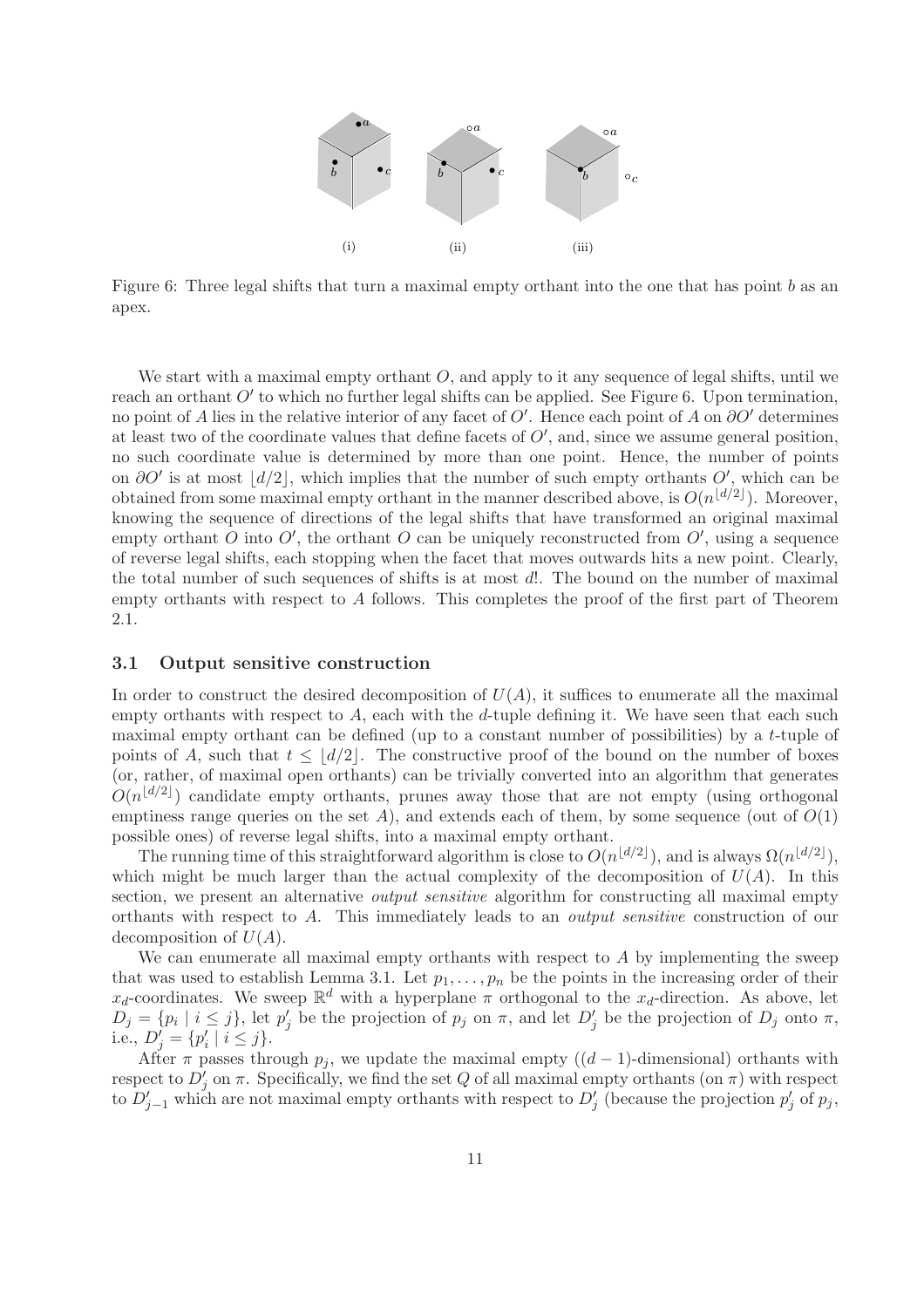or rather,  $p_i$  itself at this moment, lies in their relative interior). Each such orthant, together with  $p_i$ , defines a maximal empty orthant with respect to A, which we output. We delete all orthants in Q, and generate a new set N of maximal empty orthants with respect to  $D'_j$  which were not maximal empty  $(d-1)$ -orthants with respect to  $D'_{j-1}$  (those have a  $(d-2)$ -facet containing  $p_j$  in its relative interior). See Figure 7.



Figure 7: (a) The set Q of  $(d-1)$ -orthants that are eliminated by  $p_j$ . (b) The set N of  $(d-1)$ orthants that are generated by  $p_i$ . In the example,  $|Q| = 3$  and  $|N| = 2$ . The new orthant  $N_1$  is obtained by shrinking  $O_1$  to the left, and  $N_2$  is obtained by shrinking  $O_3$  downwards.

To efficiently identify the set Q when processing  $p_j$ , we maintain the maximal empty  $(d-1)$ orthants on  $\pi$  in a dynamic  $(d-1)$ -dimensional range tree, where each orthant is represented by its apex (a point on  $\pi$ ). Using this structure, we can find all k orthants containing  $p'_j$  in  $O(\log^{d-1} n+k)$ time. We can also delete from, or insert into the dynamic data structure an orthant, in  $O(\log^{d-1} n)$ time (see [25] for more details).

To efficiently identify the set  $N$ , we make the following observation. Let  $O$  be an orthant in  $N$ , containing  $p_j$  on its facet which is orthogonal to the  $x_i$ -axis, for some i. Ignoring  $p_j$ , and shifting the facet containing  $p_j$  away from O, we either hit a point of  $D'_{j-1}$ , or have this facet of O reach infinity. In both cases, we end up with an orthant  $O'$  of  $Q$ . Hence, each orthant in N can be obtained by taking an orthant  $O'$  of  $Q$ , and by replacing a facet of  $O'$  by a parallel facet through  $p_i$ . (Not all orthants obtained in this manner are valid: one also needs to ensure that each facet of the shrunk orthant, other than the one through  $p_j$ , still contains a point of  $D'_j$  in its relative interior.)

It is easily verified that the total number of updates to the dynamic range tree is bounded by the number H of maximal empty orthants with respect to A. Indeed, this is clear for orthants in  $Q$ : each such orthant  $O$  corresponds to a unique maximal empty d-orthant that is "completed" when the sweep hyperplane reaches its present position. Each orthant  $O$  in  $N$  will either be completed into a maximal empty d-orthant when it hits a new point at some future position of the sweep hyperplane, or else survive until the sweep is completed, and then become a degenerate d-orthant, unbounded in both directions of the  $x_d$ -axis. Hence, the decomposition of  $U(A)$  can be constructed in time  $O(H \log^{d-1} n)$ .

It remains to prove that the number B of boxes in the decomposition of  $U(A)$ , is  $O(H)$ . Note that not every maximal empty orthant induces a decomposition cell  $B(O)$ , because O may be unbounded in the positive direction of the x<sub>1</sub>-axis, having  $x_1(s_1) = \infty$ . Instead, we claim that each maximal empty orthant corresponds to a distinct face on the boundary of  $U(A)$ . This is sufficient, since the total complexity of the boundary of  $U(A)$  is clearly  $\Theta(B)$ . To establish the claim, let O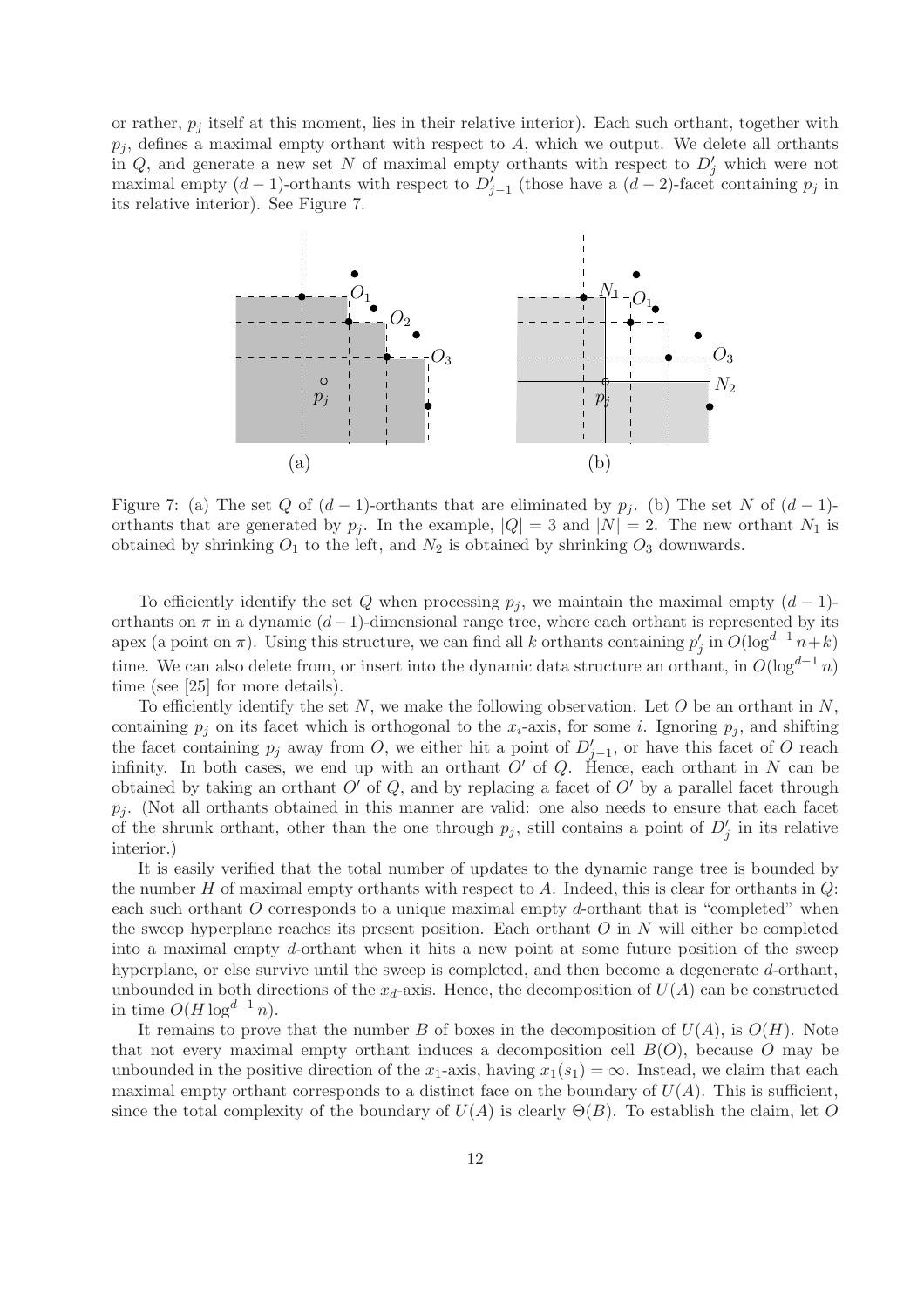be a maximal empty orthant, defined by the d-tuple  $\langle s_1, \ldots, s_d \rangle$ . Let F be the set of all points o, such that for  $1 \leq i \leq d$ ,  $x_i(o) = x_i(s_i)$  if  $x_i(s_i) < \infty$ , and  $x_i(o) \geq \max_{1 \leq i \neq i \leq d} \{x_i(s_i)\}\$  otherwise. First, observe that o belongs to the boundary of  $U(A)$ . Moreover, let o' be a point obtained by shifting o in the positive  $x_i$ -direction, for some  $1 \leq i \leq d$  such that  $x_i(s_i) \leq \infty$ . Clearly, the (negatively-oriented) orthant  $O'$  whose apex is  $o'$  contains  $s_i$  in its interior. Hence,  $o'$  does not belong to  $U(A)$ . Let k be the number of indices  $1 \leq i \leq d$  such that  $x_i(s_i) = \infty$ . Then F is a k-dimensional face, on the boundary of  $U(A)$ , having nonzero (and unbounded) extent in exactly the k coordinates just defined. Moreover, as easy to check,  $O$  is uniquely defined by  $F$ .

This implies the second part of Theorem 2.1, and thus completes its proof.  $\Box$ 

#### 3.2 Random sets of points

The decomposition-based data structure of Theorem 2.5 is especially efficient, when the number of maximal empty orthants with respect to each of the sets  $P_c \subset \mathbb{R}^d$ , for  $1 \leq c \leq C$ , are all small. A maximal empty box with respect to a point set  $P$  is an orthogonal axis-parallel box, and which does not contain any point of P in its interior, and is maximal with this property under inclusion (so, as in the case of orthants, each facet of the box contains a point of  $P$  in its relative interior). We allow a maximal empty box to be unbounded in certain directions, so every maximal empty orthant with respect to  $P$  is also a maximal empty box. In this subsection we prove that the expected number of maximal empty boxes for a random point-set with n points in  $\mathbb{R}^d$  is only  $O(n \log^{d-1} n)$ . It would be interesting to explore the connection between this result and the known bound of  $O(\log^{d-1} n)$ on the number of *maximal* points in a set of *n* random points in  $\mathbb{R}^d$ ; see [1, 17].

We assume that the set  $P$  is constructed so that each point is chosen independently and uniformly at random from the uniform distribution on  $[0,1]^d$ . Thus, with probability 1, the points of P are in general position, and, for each i, the  $x_i$ -coordinates of the sampled points form a random permutation, which are independent of each other. We define a  $t$ -box to be an axis-parallel box  $B$ , that may be unbounded in certain directions, containing  $t$  points on its boundary, such that each one of the finite facets of B contains a point of P (possibly on its relative boundary). Let  $B_{t,k}(P)$ (resp.,  $B_{t\le k}(P)$ ), for  $1 \le t \le 2d$ , denote the set of t-boxes containing exactly (resp., at most) k points of  $\overline{P}$  in their interior, and put  $N_{t,\leq k}(P) = |B_{t,\leq k}(P)|$ . Note that we may have degenerate boxes with identical opposite facets. However, the number of such boxes is at most  $O(n)$ , due to the general position assumption. Finally, we let  $N_{t,k}^{(d)}(n)$  (resp.,  $N_{t,\leq}^{(d)}$  $t_{t,\leq k}(n)$  denote the expected value of  $|B_{t,k}(P)|$  (resp.,  $|B_{t,\leq k}(P)|$ ), over the random choice of a set P of n points in  $\mathbb{R}^d$ . In order to obtain the asserted bound on the expected number of maximal empty boxes with respect to  $P$ , it suffices to show that  $N_{t,0}^{(d)}$  $t_{t,0}^{(d)}(n) = O(n \log^{d-1} n)$ , for all  $1 \le t \le 2d$ .

We prove the bound by induction on d. The case  $d=1$  is trivial: We clearly have  $N_{1,0}^{(1)}$  $\mathcal{L}_{1,0}^{(1)}(n)$  is  $O(n)$ , since any empty non-degenerate 1-box in  $\mathbb{R}^1$  is an empty ray emanating from a point of P. Similarly,  $N_{2,0}^{(1)}$  $2_{2,0}^{(1)}(n) = n - 1$ , since any empty 2-box is a segment bounded by a pair of points of P.

Assume now that  $d > 1$ , and that the bound holds for  $d-1$  (and for all  $t \leq 2(d-1)$ ). Assume also (without really changing the model) that we draw each point  $p \in P$  by first drawing a point  $p' \in [0,1]^{d-1}$ , thereby fixing the projection of p on the hyperplane  $x_d = 0$  to be p', and then drawing  $x_d$  uniformly from [0, 1] to be the  $x_d$ -coordinate of p.

Let  $P' = \{p' \mid p \in P\}$  be the set of projections of all points in P on the hyperplane  $x_d = 0$ . Let  $\tilde{B}_{t,0}(P)$  denote the set of empty t-boxes of P whose both facets orthogonal to the  $x_d$ -axis contain a point of P on their relative boundary. Set  $\tilde{N}_{t,0}(P) = |\tilde{B}_{t,0}(P)|$  and  $\tilde{N}_{t,0}(n) = \max_{|P|=n} \tilde{N}_{t,0}(P)$ . Every t-box B in  $\tilde{B}_{t,0}(P)$  corresponds to the t-box B' of P', obtained by projecting B onto  $x_d = 0$ ; note, however, that  $B'$  is not necessarily empty.

Fix  $P'$ , and consider the random drawings of the  $x_d$ -coordinates of the points of P. What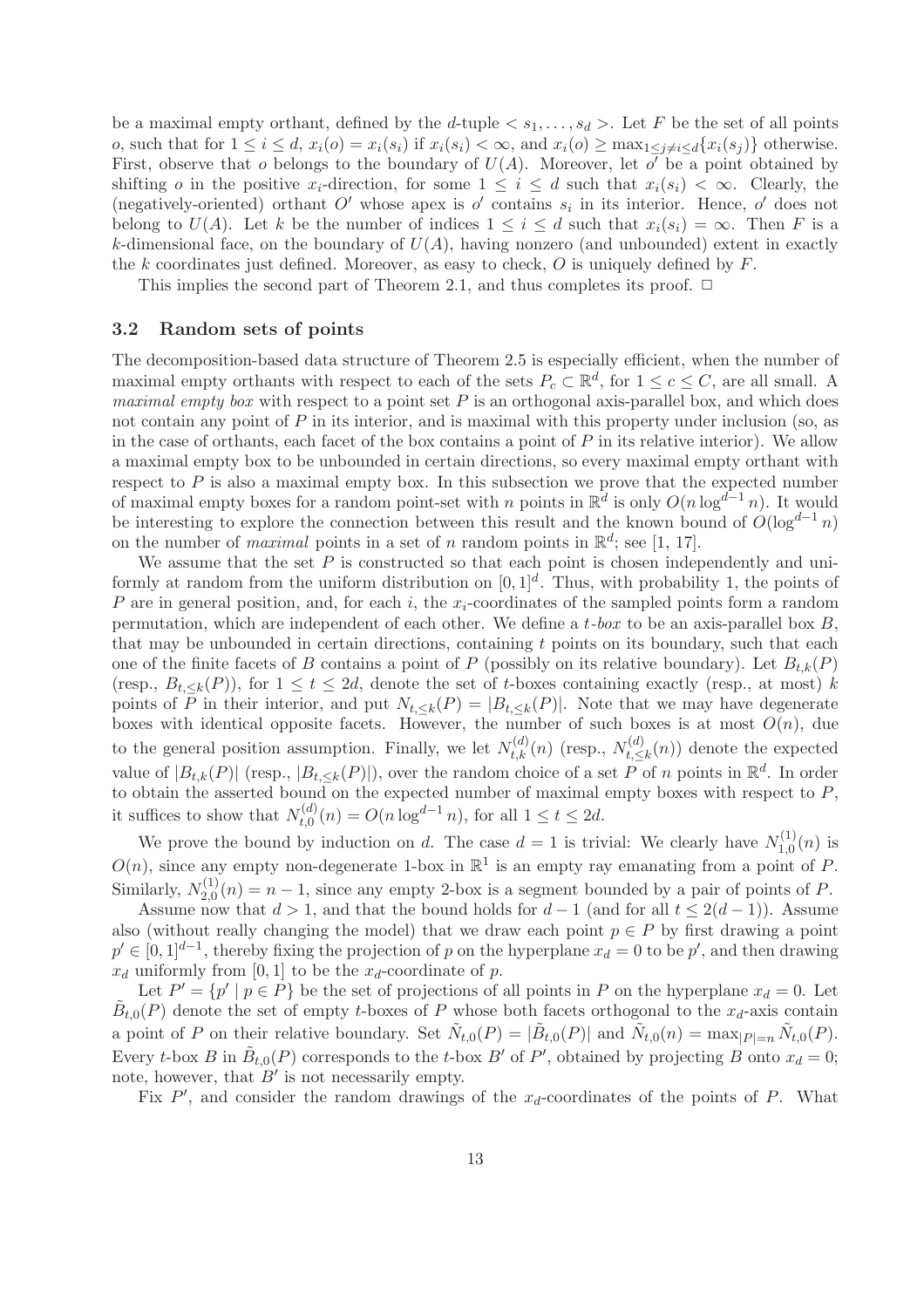is the probability that a t-box B' in  $B_{t,k}(P')$  corresponds to an empty t-box B in  $\tilde{B}_{t,0}^d(P)$ ? For this to happen, it is necessary and sufficient that the  $t$  boundary points of  $B'$  be consecutive in the permutation defined by the  $t + k$  boundary and interior points of B' along the  $x_d$ -axis (see Figure 8). This happens with probability  $\frac{t!(k+1)!}{(k+t)!} = \frac{t!}{(k+2)(k+3)!}$  $\frac{1}{(k+2)(k+3)\cdots(k+t)}$ . So we obtain the following inequality:

$$
\mathbb{E}(\tilde{N}_{t,0}(P)) \leq \sum_{k=0}^{n-t} \frac{t!}{\prod_{i=2}^{t} (k+i)} |B_{t,k}(P')|.
$$

Rearranging this sum, we get:

$$
\mathbb{E}(|\tilde{B}_{t,0}(P)|) \leq \sum_{k=0}^{n-t} \frac{t!(t-1)}{\prod_{i=2}^{t+1}(k+i)} |B_{t,\leq k}(P')| + \frac{t!}{\prod_{i=2}^{t}(n-t+i)} |B_{t,\leq n-t}(P')|.
$$

This holds for every choice of  $P'$ , so if we average over the choices of  $P'$ , we obtain the following recurrence:

$$
\tilde{N}_{t,0}^{(d)}(n) \le \sum_{k=0}^{n-t} \frac{t!(t-1)}{\prod_{i=2}^{t+1}(k+i)} N_{t,\le k}^{(d-1)}(n) + \frac{t!}{\prod_{i=2}^{t}(n-t+i)} N_{t,\le n-t}^{(d-1)}(n). \tag{1}
$$

We next consider empty t-boxes, for which neither of their facets orthogonal to the  $x_d$ -axis contain points of  $P$  in their relative boundaries. We only consider boxes that are not strips bounded by one or two hyperplanes orthogonal to the  $x_d$ -direction (there are  $O(n)$ ) such strips). Any such box B can be charged to a box in  $\tilde{B}_{t',0}(P)$ , for some  $t-2 \leq t' \leq t$ , by applying two legal shifts to B (as in Section 3), the first shifting the top facet down, and the second shifting the bottom facet up. With some care, this also applies to boxes that are unbounded in the  $x_d$ -direction. The resulting box  $\ddot{B}$  is uniquely charged in this manner. Similarly, an empty t-box  $B$ , such that one of its facets orthogonal to the  $x_d$ -axis does not contain a point in the relative boundary, can be charged to a box  $\tilde{B}$  in  $\tilde{B}_{t',0}(P)$ , for some  $t-1 \leq t' \leq t$ . This can be done by applying just one legal shift that shifts that facet. Such a  $\tilde{B}$  is charged at most twice. Hence we have

$$
N_{t,0}^{(d)}(n) = O(\tilde{N}_{t,0}^{(d)}(n) + \tilde{N}_{t-1,0}^{(d)}(n) + \tilde{N}_{t-2,0}^{(d)}(n) + n).
$$
\n(2)

To estimate  $N_t^{(d)}$  $t_{k} \leq k(n)$ , for  $k \geq 1$ , we note that if we sample a random subset of P of size  $n/k$ , we obtain a random set of  $n/k$  points drawn independently from the same uniform distribution as P. Hence, we can apply the Clarkson-Shor probabilistic technique [9] to conclude that

$$
N_{t,\leq k}^{(d)}(n) = O(k^t N_{t,0}^{(d)}(n/k)).
$$
\n(3)

By the induction hypothesis we have  $N_{t,0}^{(d-1)}$  $t_{t,0}^{(d-1)}(n) = O(n \log^{d-2} n)$ , for any  $1 \le t \le 2d$ , and for any *n*. Hence, by (3),  $N_t^{(d)}$  $t_{t,\leq k}^{(d)}(n) = O(nk^{t-1}\log^{d-2} n)$ , for any  $1 \leq t \leq 2d$ . Plugging this into inequality (1) and using (2), we obtain the bound  $N_{t,0}^{(d)}$  $t_{t,0}^{(d)}(n) = O(n \log^{d-1} n)$ , for  $1 \le t \le 2d$ .

We thus have proven the following theorem.

**Theorem 3.2.** Let P be a set of n points in  $\mathbb{R}^d$ , drawn independently from the uniform distribution on  $[0,1]^d$ . Then the expected number of maximal empty boxes with respect to P is  $O(n \log^{d-1} n)$ , where the constant of proportionality depends on d.

In particular, the bound of Theorem 3.2 also applies to the expected number of maximal empty orthants. Using Theorem 2.2, we obtain the following result.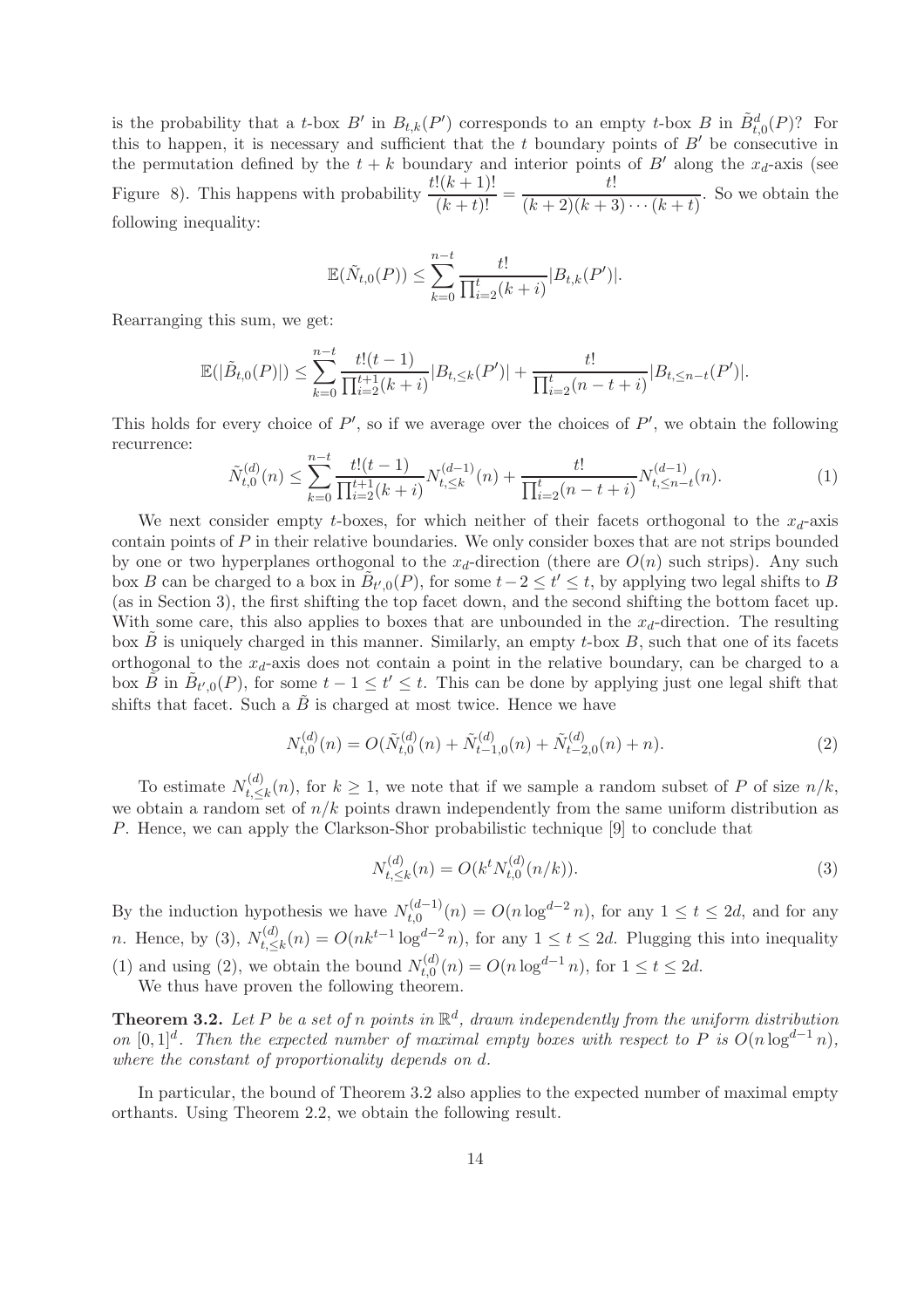

Figure 8: Bounding the expected number of empty boxes in the plane. The highlighted box B belongs to  $\tilde{B}_{2,0}(P)$ , and its x-projection belongs to  $B_{2,5}(P')$ . The two points defining B must be consecutive in the y-order of the points in the shaded strip.

**Theorem 3.3.** Let P be a set of n colored points in  $\mathbb{R}^d$ , such that each point is drawn independently from the uniform distribution on  $[0,1]^d$ . Then there exists a data structure supporting semi-unbounded colored range counting queries in  $O(\log^{d-1} n)$  time, whose expected storage is  $O(n \log^{2d-2} n)$  and which can be constructed in expected  $O(n \log^{2d-2} n)$  time.

General colored range counting for random sets. Recall that we solve the problem when queries are general bounded boxes by a reduction to the semi-bounded problem. However, since this reduction transforms the points by doubling each coordinate, we can no longer assume that the transformed set satisfies our randomness assumption.

We overcome this difficulty using the following observation. Let A be a random point set in  $\mathbb{R}^d$ and  $\hat{A}$  the point set in  $\mathbb{R}^{2d}$  into which A is mapped. It follows by definition that every maximal empty orthant in  $\mathbb{R}^{2d}$  with respect to  $\hat{A}$  corresponds to a maximal empty box in  $\mathbb{R}^d$  with respect to A. Hence, we can still apply Theorem 3.2 to the original set A in order to upper-bound the number of maximal empty orthants with respect to  $\hat{A}$ . Using the data structure of Theorem 2.4 we obtain the following result.

**Theorem 3.4.** Let P be a random colored point-set of cardinality n in  $\mathbb{R}^d$ , such that the points of each color are selected as above. Then there exists a data structure supporting colored range counting queries in  $O(\log^{2d-1} n)$  time, whose expected storage is  $O(n \log^{3d-2} n)$  and which can be constructed in expected  $O(n \log^{3d-2} n)$  time.

Using the same technique, we can build a data structure to answer colored range counting queries for boxes with bounded projections on  $k$  specific coordinates, for a random point set, by reducing the problem to a semi-unbounded problem in  $\mathbb{R}^{d+k}$  and using Theorem 3.2.

Remark: The enhancement that shaves off a logarithmic factor, as provided in Theorem 2.6, does not apply in this case, because it is based on  $n$  copies of the structure, and the expected number of maximal empty orthants may be linear in each subproblem, giving rise to an overall data structure of super-quadratic size.

# 4 Achieving Time-Space Tradeoff

In this section we present several techniques for reducing storage at the expense of increasing query time.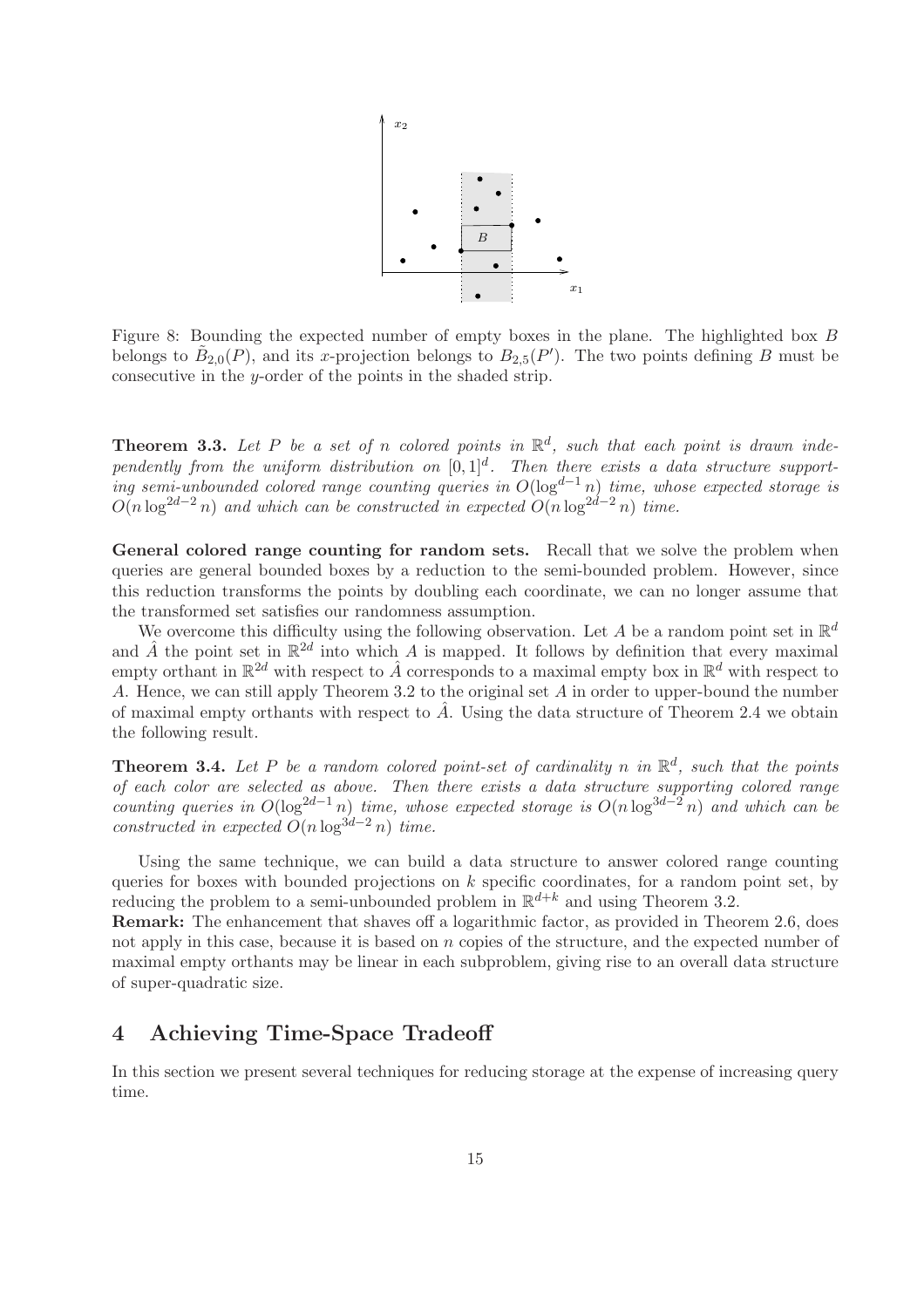#### 4.1 The planar case: Splitting boxes

Our tradeoff technique for the planar case uses the more space efficient data structure of Theorem 2.3 that supports colored range counting queries with 3-sided boxes of the form  $[a, b] \times (-\infty, d]$ or  $[a, b] \times [c, \infty)$ . Recall that this problem can be transformed into a standard orthogonal containment searching in  $\mathbb{R}^3$ , and that the resulting data structure requires only  $O(n \log^2 n)$  storage and preprocessing cost. For the present solution, instead of just counting colors, we want to output the set of all colors in the query 3-sided box as a union of canonical subsets of colors. Since the data structure has three levels, the number of such sets in a query output is  $O(\log^3 n)$ , and each color appears in at most one of these sets (because of the disjointness of the boxes in the decomposition of any single  $U(P_c)$ .

**The full data structure.** In order to handle general queries of the form  $[a, b] \times [c, d]$ , we use the following technique, which has already been used in [12], for solving orthogonal colored range reporting problems. We store the points of  $P$ , in the increasing order of their y-coordinates, at the leaves of a balanced binary tree  $T$ . At each internal node  $v$ , we store a pair of auxiliary data structures, one for answering queries of the form  $[a, b] \times [c, \infty)$ , and one for queries of the form  $[a, b] \times (-\infty, d]$ . The first (resp., second) structure is built on the points stored at the left (resp., right) subtree of v. We also store at v a y-coordinate  $Y(v)$  that separates the y-coordinates of the points stored at the left subtree from those stored at the right subtree of v. If v is a leaf, we let  $Y(v)$  be the y-coordinate of the singleton point stored at v.

For each node t of some tree at the deepest (third) level of the structure, denote by  $c(t)$  the set of colors represented in the canonical subset of t.

Let  $q = [a, b] \times [c, d]$  be a query box. We search down the tree T with  $[c, d]$  and denote by  $v_q$  the highest node for which  $[c, d]$  contains  $Y(v_q)$ . If  $v_q$  is a leaf, we check whether the single point that it stores lies in q, and return 1 if it does and 0 otherwise. If  $v_q$  is an internal node, we query the two structures at  $v_q$  with  $[a, b] \times [c, \infty)$  and with  $[a, b] \times (-\infty, d]$ , respectively. Let  $D_q$  (resp.,  $U_q$ ) denote the set of  $O(\log^3 n)$  canonical nodes that are returned by the former (resp., latter) sub-query. Observe that the set of colors in  $q$  is exactly the union of the canonical sets of colors associated with the nodes in  $U_q \cup D_q$ . Another crucial property (which follows from the fact that, for each color c, the boxes that represent  $U(P_c)$  are pairwise disjoint) is that each color in the output appears in the canonical set of at most one node of  $U_q$  and at most one node of  $D_q$  (see [12] for more details). Hence, using the exclusion-inclusion principle, the number of colors that appear in  $q$  is equal to

$$
\sum_{s \in U_q} |c(s)| + \sum_{t \in D_q} |c(t)| - \sum_{s \in U_q, t \in D_q} |c(s) \cap c(t)|.
$$
 (4)

Ideally, we would like to have for every  $s \in U_q$  and  $t \in D_q$  the value of  $|c(s) \cap c(t)|$  pre-stored. However, doing this for every possible pair of canonical sets would be too expensive, and may result in super-quadratic space complexity. Nevertheless, if we did have these values available, answering a query could then be done in  $O(\log^6 n)$  time, using (4).

Instead, we derive a tradeoff between storage and query time, determined by a threshold parameter X in the range  $1 \leq X \leq n$ . Let  $\mathcal{D}(v)$  (resp.,  $\mathcal{U}(v)$ ) be the set of canonical nodes in the auxiliary structure of node  $v \in T$  used for answering queries of type  $[a, b] \times [c, \infty)$  (resp.,  $[a, b] \times (-\infty, d]$ ). A node  $t \in \mathcal{D}(v) \cup \mathcal{U}(v)$  is called X-heavy if  $|c(t)| > X$ ; otherwise it is called X-light. For every node  $v \in T$  we construct and store, as part of the preprocessing stage, a matrix  $M(v)$ , whose rows and columns correspond to the X-heavy nodes in  $\mathcal{D}(v)$  and  $\mathcal{U}(v)$ , respectively. For each pair of X-heavy canonical nodes  $s \in \mathcal{U}(v)$  and  $t \in \mathcal{D}(v)$ , we store in  $M_{s,t}(v)$  the value of  $|c(t) \cap c(s)|$ . Let  $n_v$  be the number of points stored at the subtree of T rooted at v. The overall size of all the canonical subsets associated with the nodes of  $\mathcal{U}(v) \cup \mathcal{D}(v)$  is  $O(n_v \log^3 n)$ . Hence, the number of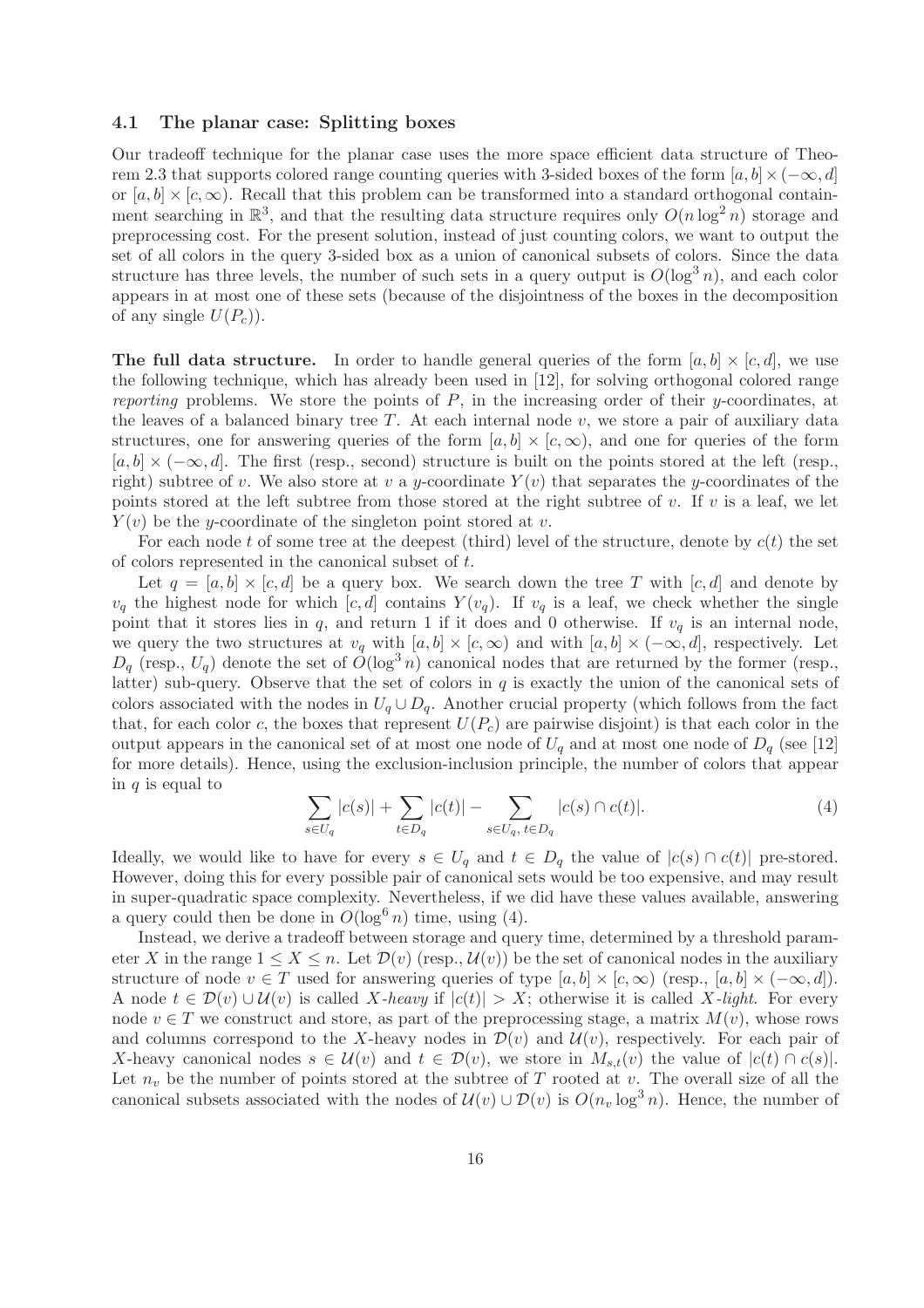X-heavy canonical nodes in  $\mathcal{D}(v) \cup \mathcal{U}(v)$  is  $O\left(\frac{n_v}{X} \log^3 n\right)$ , so  $M(v)$  has size  $O\left(\left(\frac{n_v}{X}\right)^2 \log^6 n\right)$ . (The time needed to construct  $M(v)$ , for all nodes  $v \in T$ , is discussed later.) Summing this bound over all nodes v of T, we get an overall bound of  $O(\left(\frac{n}{X}\right))$  $\frac{n}{X}$ )<sup>2</sup> log<sup>2</sup> n).

For each canonical node  $t \in \mathcal{D}(v) \cup \mathcal{U}(v)$ , in addition to storing the size  $|c(t)|$  of its canonical subset, we also store a dictionary data structure on  $c(t)$  (implemented as a binary search tree), supporting logarithmic-time searches. Clearly, since  $\sum_{t \in \mathcal{D}(v) \cup \mathcal{U}(v)} |c(t)| = O(n_v \log^3 n)$ , these additional structures take a total of  $O(n \log^4 n)$  extra storage.

The total space complexity of our solution is thus  $O\left(\frac{n}{X}\right)$  $\left(\frac{n}{X}\right)^2 \log^6 n + n \log^4 n$ .

**Handling queries.** It suffices to describe how to compute  $|c(s) \cap c(t)|$  efficiently, for each  $s \in U_q$ and  $t \in D_q$ . If both s and t are X-heavy, then this value is stored in  $M(v_q)$  and we simply retrieve it. Otherwise, we can assume, without loss of generality, that  $|c(s)| \leq X$ . In this case we check, for each  $c \in c(s)$ , whether  $c \in c(t)$ , and count the number of such colors. This takes a total of  $O(X \log n)$  time. We repeat this for each pair  $(s, t) \in U_q \times D_q$ , for a total of  $O(X \log^7 n)$  query time.

Preprocessing. Clearly, T with all its auxiliary data structures can be constructed in time  $O(n \log^3 n)$  and the dictionary structures at the nodes of  $|U \cup \mathcal{D}|$  can be constructed in overall time  $O(n \log^4 n)$ . It remains to describe the construction of matrices  $M_n$ .

Denote by  $\mathcal D$  (resp.,  $\mathcal U$ ) the set of canonical nodes in all the auxiliary structures used for answering queries of type  $[a, b] \times [c, \infty)$  (resp.,  $[a, b] \times (-\infty, d]$ ). Let  $M_D$  (resp.,  $M_U$ ) denote the matrix whose rows correspond to the X-heavy nodes of  $\mathcal D$  (resp., of  $\mathcal U$ ), and whose columns correspond to the colors  $1, \ldots, C$ , such that, for  $t \in \mathcal{D}$  (resp.,  $t \in \mathcal{U}$ ) and color c, the  $(t, c)$ -entry of the matrix is 1 if  $c \in c(t)$  and is 0 otherwise. It follows that  $M = M_D M_U^T$  contains all the matrices  $M_v$  as submatrices<sup>6</sup>.

Using the fact that  $\sum_{v} n_v = O(n \log n)$ , we get that each of the matrices  $M_D$  and  $M_U$  has  $t = O\left(\frac{n}{X}\right)$  $\frac{n}{X} \log^4 n$ ) rows and  $N = O(n \log^4 n)$  non-zero entries. Hence, we can construct M using the sparse rectangular matrix multiplication technique of Kaplan et al. [20] (which extends a technique of Yuster and Zwick [26] and of Chan [7]). Specifically, for two matrices  $A, B$ , each having t rows and at most N non-zero items, these methods construct  $AB<sup>T</sup>$  in time

$$
\begin{cases} O(Nt^{\frac{\omega-1}{2}}) & \text{if } N \ge t^{\frac{\omega+1}{2}}, \\ O(N^{\frac{2\beta}{\beta+1}}t^{\frac{2-\alpha\beta}{\beta+1}}) & \text{if } t^{1+\frac{\alpha}{2}} \le N \le t^{\frac{\omega+1}{2}}, \\ O(t^2) & \text{if } N \le t^{1+\frac{\alpha}{2}}. \end{cases}
$$

Here (i)  $\omega$  is the exponent of matrix multiplication, i.e.,  $\omega$  is the smallest number such that two  $t \times t$  matrices can be multiplied in time  $O(t^{\omega})$ ; (ii)  $\alpha$  is the largest value of r for which a  $t \times t^r$ matrix and a  $t^r \times t$  matrix can be multiplied in time  $O(t^2)$ ; and (iii)  $\beta = \frac{\omega - 2}{1 - \alpha}$  $\frac{\omega - 2}{1 - \alpha}$ . It is known (see, e.g., [18]) that  $\omega < 2.376$  and  $\alpha > 0.294$ ; thus we can use  $\beta \approx 0.533$ .

Hence, the construction time of the data structure is:

$$
\begin{cases}\nO^*\left(\frac{n^{(\omega+1)/2}}{X^{(\omega-1)/2}}\right) = O\left(\frac{n^{1.688}}{X^{0.688}}\right) & \text{when } X \ge n^{\frac{\omega-1}{\omega+1}} \approx n^{0.408}, \\
O^*\left(\frac{n^{-2-\alpha\beta+2\beta}}{X^{\frac{2-\alpha\beta}{\beta+1}}}\right) = O\left(\frac{n^{1.898}}{X^{1.203}}\right) & \text{when } n^{\frac{\alpha/2}{\alpha/2+1}} \approx n^{0.128} \le X \le n^{\frac{\omega-1}{\omega+1}} \approx n^{0.408}, \\
O^*\left(\frac{n^2}{X^2}\right) & \text{when } X \le n^{\frac{\alpha/2}{\alpha/2+1}} \approx n^{0.128}.\n\end{cases} (5)
$$

<sup>6</sup>We combine all the matrices  $M_v$  into one matrix M to simplify the presentation. In doing so, we lose a polylogarithmic factor in the time bound.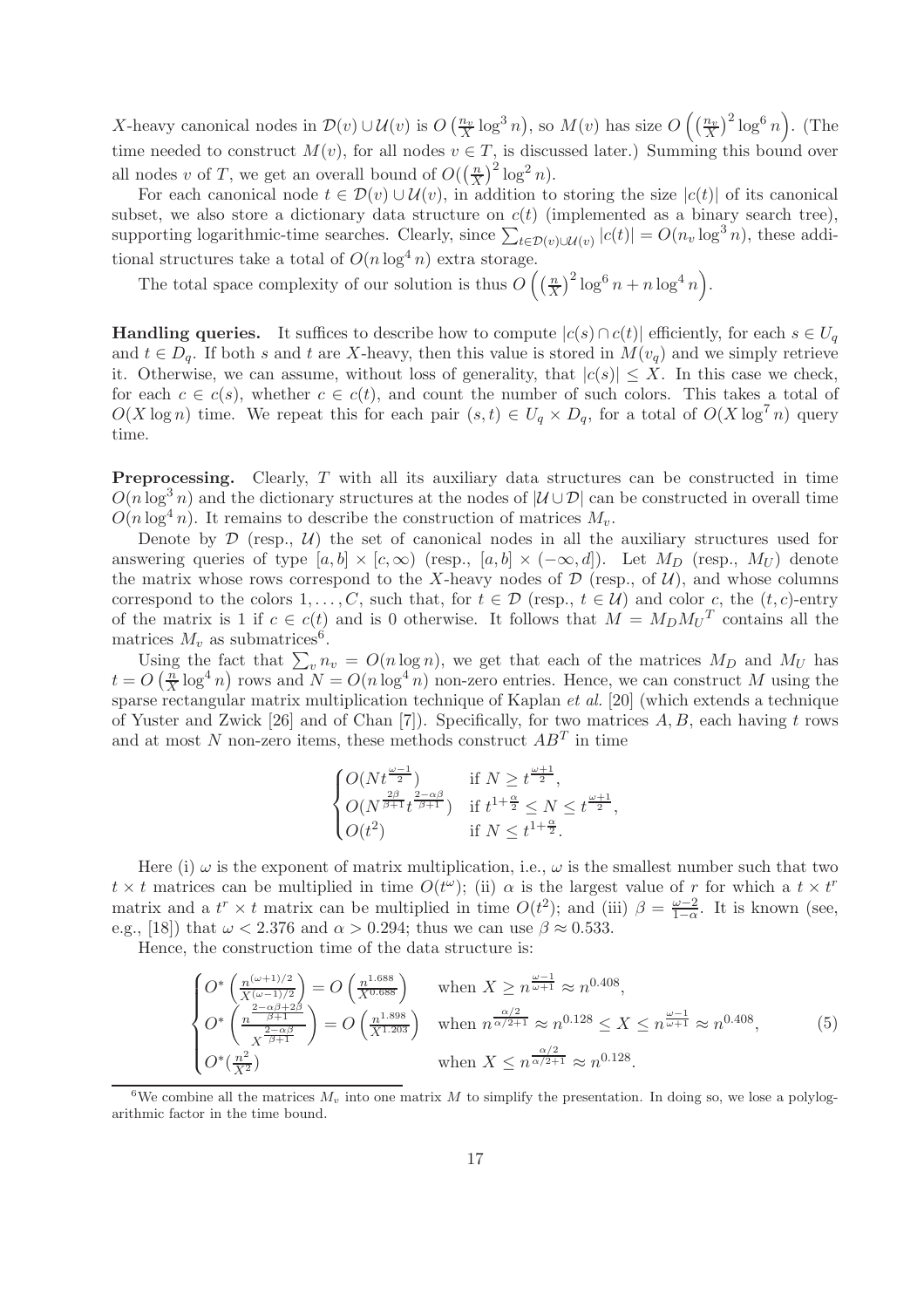We thus have the following result.

**Theorem 4.1.** Let P be a set of n colored points in the plane, and let  $1 \le x \le n$  be a given tradeoff parameter. Then we can preprocess P into a data structure of size  $O\left(\left(\frac{n}{X}\right)^{1/2}\right)$  $\left(\frac{n}{X}\right)^2 \log^6 n + n \log^4 n$  so that a colored range counting query can be answered in  $O(X \log^7 n)$  time. The preprocessing cost is as given in (5).

Optimizing for a fixed number of queries. Suppose next that we know (or guess) in advance the number m of queries. We can then optimize the choice of  $X$ , so as to minimize the overall time for answering  $m$  colored range counting queries, including the time spent at the preprocessing stage. A simple calculation yields:

**Corollary 4.2.** Let  $P$  be a set of  $n$  colored points in the plane.

(a)  $m \leq n$  colored range counting queries can be answered in overall time  $O^*(nm^{\frac{\omega-1}{\omega+1}}) = O(nm^{0.408})$ . (b)  $n \leq m \leq n^{\frac{4+4\beta-\alpha\beta-\alpha}{(\alpha+2)(\beta+1)}} \approx n^{1.616}$  colored range counting queries can be answered in overall time  $O^*(n^{\frac{2-\alpha\beta+2\beta}{2-\alpha\beta+\beta+1}}m^{\frac{2-\alpha\beta}{2-\alpha\beta+\beta+1}}) = O(n^{0.862}m^{0.546}).$ 

 $(c)$   $m \geq n^{\frac{4+4\beta-\alpha\beta-\alpha}{(\alpha+2)(\beta+1)}} \approx n^{1.616}$  colored range counting queries can be answered in overall time  $O^*(m^{2/3}n^{2/3})$ .

In particular, *n* colored range counting queries can be answered in overall time  $O(n^{\frac{2\omega}{\omega+1}})$  =  $O(n^{1.408})$ , including time spent at the preprocessing stage.

### 4.2 Tradeoff in higher dimensions

In higher dimensions, there are other approaches to achieving a tradeoff between query time and storage.

**Bucketing.** Partition the set of colors into  $O(\log n)$  "buckets"  $C_i$ , such that  $c \in C_i$  if and only if  $2^{i-1} \leq |P_c| < 2^i$ . Put  $C_i := |\mathcal{C}_i|$ , and let  $n_i$  be the number of points having colors in  $\mathcal{C}_i$ . Clearly,  $n_i = \Theta(2^i C_i)$ . We solve the colored range counting problem separately within each  $C_i$ , and output the sum of the counts obtained in each of these  $O(\log n)$  subproblems.

Again, we fix some threshold parameter  $1 \leq X \leq n$ . Answering a colored range counting query with a box q within  $C_i$  depends on the relationship between X and  $C_i$ . If  $X \geq C_i$ , we simply test, for each color c in  $\mathcal{C}_i$ , whether  $q \cap P_c \neq \emptyset$ , and count up the number of colors with this property. Using the standard orthogonal range searching machinery [2], this takes  $O(\log^{d-1} |P_c|) = O(i^{d-1})$ time per color c, for a total of  $O(i^{d-1}C_i) = O(i^{d-1}X)$  time. Summing these bounds over all buckets with  $X \geq C_i$ , we obtain a total of  $O(X \log^d n)$  time.

If  $X < C_i$ , we use the technique of Theorem 2.5 for answering the query. The query time is  $O(\log^{2d-1} n_i)$ , and the space and preprocessing cost are both

$$
O\left(C_i \cdot 2^{id} \log^{2d-1} n_i\right) = O\left(\frac{n_i^d}{X^{d-1}} \log^{2d-1} n\right)
$$

(we use here the facts that  $n_i/C_i = \Theta(2^i)$  and that  $X < C_i$ ). Hence, summing over the buckets, and adding the costs for buckets with  $X \geq C_i$ , the overall query time is  $O(X \log^d n + \log^{2d-1} n)$ . (For this, we use a single colored range counting data structure for all the buckets with  $C_i > X$ .) The overall preprocessing and space complexity is  $O\left(\frac{n^d}{X^d}\right)$  $\frac{n^d}{X^{d-1}} \log^{2d-1} n$ . Optimizing the choice of X, we can answer m colored range counting queries in time  $O(nm^{1-1/d} \log^{d+1-1/d} n+m \log^{2d-1} n)$ , including time spent at the preprocessing stage. We thus have the following result.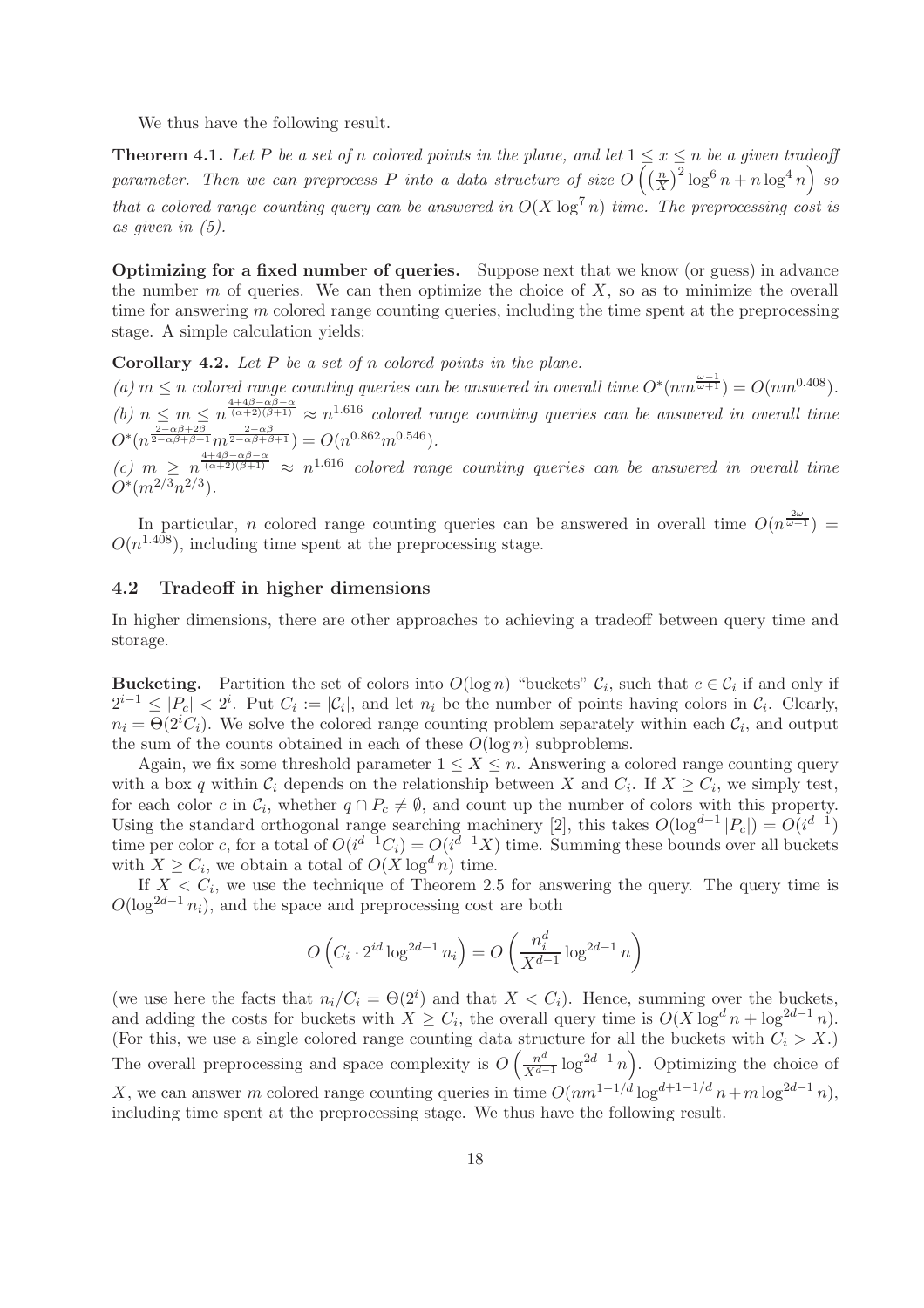**Theorem 4.3.** Let P be a set of n colored points in  $\mathbb{R}^d$ ,  $d > 2$ , and let  $1 \leq X \leq n$  be a tradeoff parameter. We can preprocess P, in time  $O\left(\frac{n^d}{X^d}\right)$  $\frac{n^d}{X^{d-1}} \log^{2d-1} n$ , into a data structure of size  $O\left(\frac{n^d}{\sqrt{d}}\right)$  $\frac{n^d}{X^{d-1}}\log^{2d-1} n\Big)$ , which supports colored range counting queries in time  $O(X\log^d n)$ . In particular, m such queries can be answered in total time  $O(nm^{1-1/d} \log^{d+1-1/d} n + m \log^{2d-1} n)$ , including the cost of preprocessing.

Two additional methods are presented in Subsection 4.3. They partially improve the upper bounds in the time-space tradeoff for  $X = \Omega^*(n^{\frac{d-2}{d-1}})$ , but they are more expensive at the preprocessing stage. Ignoring storage, the bucketing method described above provides the best upper bound so far on the time required to answer any fixed number of queries, if time spent at the preprocessing stage is also included.

### 4.3 Additional time-space tradeoffs in dimension  $d > 2$

Bucketing with box-splitting. We further improve the tradeoff achieved by bucketing for values of  $X = \Omega^*(n^{\frac{d-2}{d-1}})$ , by using the box-splitting technique within each bucket, as in the planar case. Specifically, apply bucketing with some threshold value  $1 \leq X \leq n$ . Again, if the number of colors within a fixed bucket  $C_i$  is smaller than  $X$ , test each of the  $C_i$  colors in the bucket for intersection with the query range. This costs  $O(X \log^{d-1} n)$  time per bucket, for a total of  $O(X \log^d n)$ .

Consider then buckets with  $C_i > X$ . Apply the box splitting technique for the colors in  $C_i$ (using the same parameter X). That is, construct a binary tree on the points sorted by their  $x_1$ coordinates. For each node of the tree we maintain two auxiliary structures for querying with boxes that are semi-unbounded in the  $x_1$ -direction. As above, the data structures can be implemented so that processing a query takes  $O(\log^{2d-1} n)$  time, and returns the output as the disjoint union of  $O(\log^{2d-1} n)$  canonical sets, each stored at some node of the structure. The preprocessing and space complexity of the structure are both  $O(C_i \cdot (n_i/C_i)^{d-1} \log^{2d-1} n_i) = O(n_i^{d-1}/X^{d-2} \log^{2d-1} n)$ .

To process a bounded-box query, we proceed as above, finding the highest node in the tree that splits the  $x_1$ -span of the query box, performing appropriate queries in the auxiliary data structures with the two corresponding semi-unbounded "half-boxes", and combining the solutions, using an appropriate variant of (4). The time of the query is then  $O(X \log^{4d-1} n)$  (extending the analysis from the planar case).

Since the total size of all canonical subsets of nodes of the respective collections  $\mathcal{U}(v)$ ,  $\mathcal{D}(v)$  is now  $O(n_v^{d-1}/X^{d-2}\log^{2d-1} n)$ , for a given vertex  $v \in T$ , the size of the matrix  $M(v)$  is

$$
O((n_v^{d-1}/X^{d-2}/X)^2)\log^{4d-2} n) = O((n_v/X)^{2d-2}\log^{4d-2} n),\tag{6}
$$

and the total storage, over all nodes  $v$  and buckets  $i$ , is thus

$$
O\left(n^{d-1}/X^{d-2}\log^{2d-1}n + (n/X)^{2d-2}\log^{4d-2}n\right).
$$
 (7)

Comparing this with the bound for the bucketing technique alone, we get an improved tradeoff for  $X = \Omega^*(n^{\frac{d-2}{d-1}})$ , as asserted.

It remains to bound the preprocessing time, which is dominated by the cost of computing the matrix  $M$  in each bucket. The analysis is similar to the one in Section 4.1, and it yields the bounds

$$
\begin{cases} O^* \left( \frac{n^{(d-1)(\omega+1)/2}}{X^{(d-1)(\omega+1)/2-1}} \right) & \text{when } n^{\frac{(d-1)(\omega-1)}{(d-1)(\omega-1)+2}} \le X, \\ O^* \left( \frac{n^{(d-1)\frac{2\beta+2-\alpha\beta}{\beta+1}}}{X^{(d-2)\frac{2\beta}{\beta+1}+(d-1)\frac{2-\alpha\beta}{\beta+1}}} \right) & \text{when } n^{\frac{(d-1)\alpha}{(d-1)\alpha+2}} \le X \le n^{\frac{(d-1)(\omega-1)}{(d-1)(\omega-1)+2}}, \\ O^* \left( \frac{n^{2d-2}}{X^{2d-2}} \right) & \text{when } X \le n^{\frac{(d-1)\alpha}{(d-1)\alpha+2}}. \end{cases} (8)
$$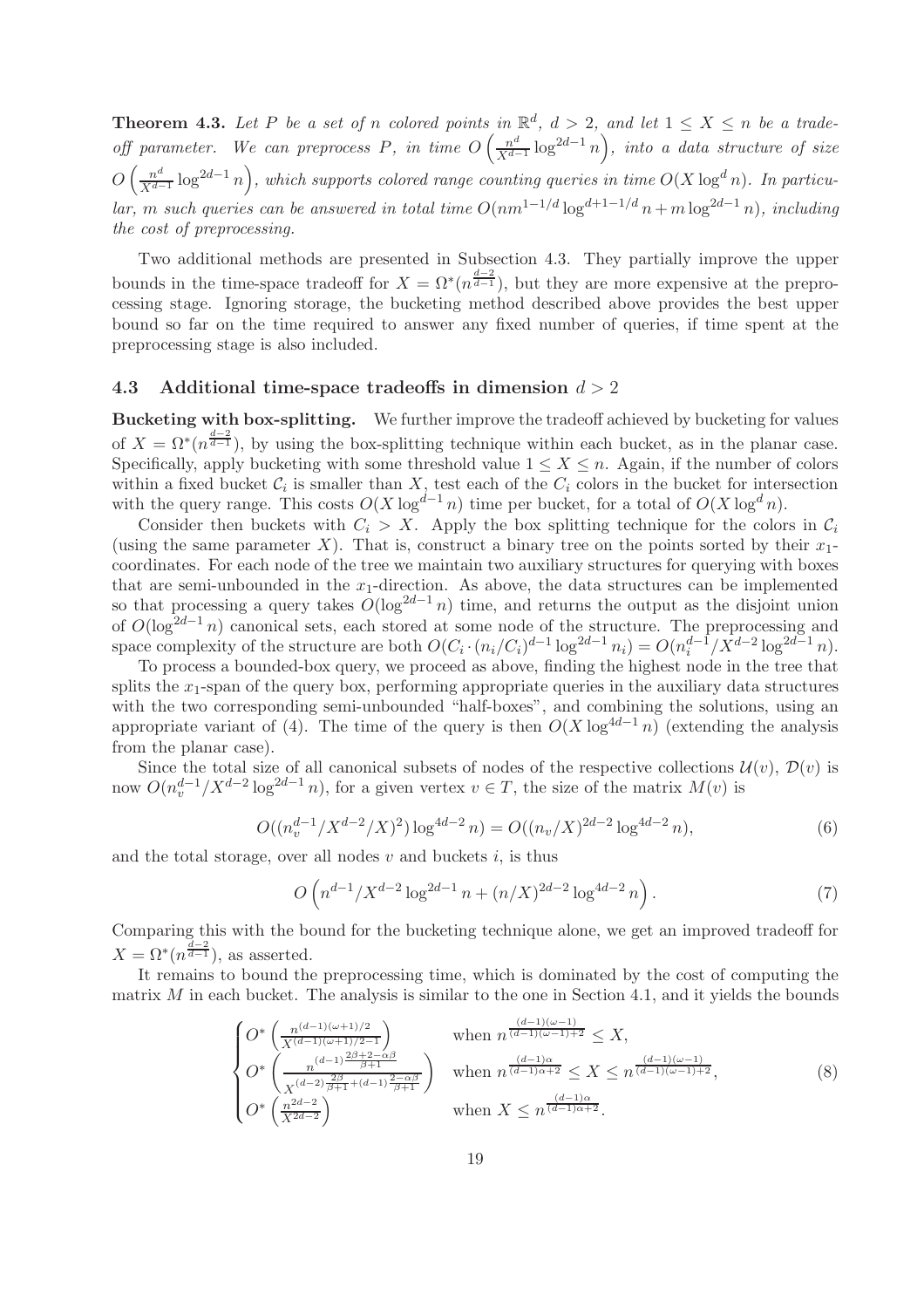That is, we have:

**Theorem 4.4.** Let P be a set of n colored points in  $\mathbb{R}^d$ ,  $d > 2$ , and let  $1 \le X \le n$  be a tradeoff parameter. We can preprocess  $P$ , in time as in  $(8)$ , into a data structure of size

$$
O\left(n^{d-1}/X^{d-2}\log^{2d-1} n + (n/X)^{2d-2}\log^{4d-2} n\right),\,
$$

which supports colored range counting queries in time  $O(X \log^{4d-1} n)$ .

Grid. Using this method, we achieve additional improvement of the time-space tradeoff for  $X =$  $\Omega^*(n^{\frac{d+1}{d+2}})$ . Again, we assume general position of the points of P, in the sense that no two points have the same  $x_i$ -coordinate for any  $1 \leq i \leq d$ . We fix a parameter t, and partition  $\mathbb{R}^d$ , for each  $1 \leq i \leq d$ , into t slabs, each containing  $n/t$  points of P and bounded by two hyperplanes orthogonal to the  $x_i$ -axis. These partitions, when superimposed on each other, induce a non-uniform grid  $G$ with  $t^d$  cells. There are  $O(t^{2d})$  "canonical" boxes, each bounded by 2d grid hyperplanes. We preprocess each of these boxes, and compute the number of colors that it contains. This can be done, using the bucketing method, in time  $O(t^{2d-2}n \log^{d+1-1/d} n + t^{2d} \log^{2d-1} n)$ .



Figure 9: The grid construction in the plane, a query rectangle  $Q$ , its (lightly-shaded) "core"  $Q_0$ , and its (darkly-shaded) fringe.

To perform an actual query with some box  $Q$ , we find the maximal canonical box  $Q_0$  that it contains, and retrieve the number  $C_0$  of colors in  $Q_0$ . We then retrieve the  $n' \leq 2dn/t$  points of P that lie in the "fringe"  $Q \setminus Q_0$  of Q, using a standard orthogonal range reporting data structure [2]. See Figure 9. For each such point p, we check whether its color  $c(p)$  is a color that appears in  $Q_0$ . For this, we preprocess each of the monochromatic subsets  $P_c$  of P, for  $c = 1, \ldots, C$ , for d-dimensional orthogonal emptiness range queries. For each  $p \in Q \setminus Q_0$ , with color  $c = c(p)$ , such that this is the first fringe point of that color, we test whether  $Q_0 \cap P_{c(p)} = \emptyset$  using the corresponding structure, in  $O(\log^{d-1} n)$  time. If this is the case, we add 1 to the color count. In all other cases p is ignored. The overall query time is  $O\left(\frac{n}{t}\right)$  $\left(\frac{1}{t}\log^{d-1} n\right)$ . The data structure uses  $O(n \log^{d-1} n + t^{2d})$  storage, and can be constructed in time  $O(t^{2d-2}n\log^{d+1-1/d} n + t^{2d}\log^{2d-1} n)$ . Alternatively, substituting  $X := \frac{n}{t}$ , we obtain tradeoff bounds that are similar to the previous ones (we leave it to the reader to verify that we get an improvement for  $X = \Omega^*(n^{\frac{d+1}{d+2}})$ .

**Theorem 4.5.** Let P be a set of n colored points in  $\mathbb{R}^d$ ,  $d > 2$ , and let  $1 \le X \le n$  be a tradeoff parameter. We can preprocess P, in time  $O\left(\left(\frac{n}{X}\right)^{1/2}\right)$  $\int \frac{n}{X}$ )<sup>2d-2</sup> n log<sup>d+1-1/d</sup> n +  $\left(\frac{n}{X}\right)$  $\int \frac{n}{X}$ )<sup>2d</sup> log<sup>2d-1</sup>n), into a data structure of size  $O((\frac{n}{X})^{2d} + n \log^{d-1} n)$ , which supports colored range counting queries in time  $O(X \log^{d-1} n)$ .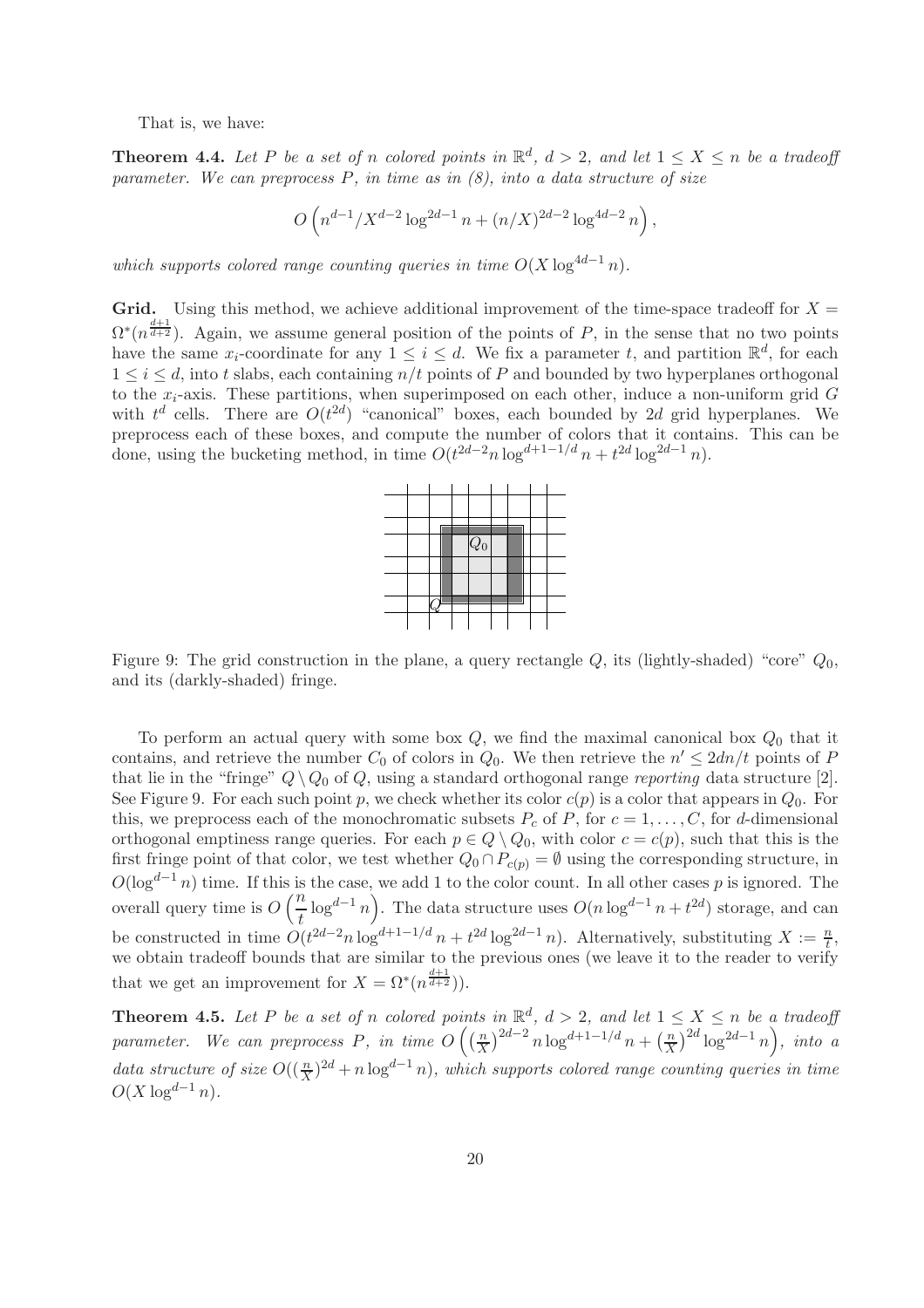# 5 Colored Range Counting and Sparse Matrix Multiplication

In this section we further elaborate on the relation between sparse matrix multiplication and colored orthogonal range counting. We use this relation to derive lower bounds for the offline version of the problem in  $\mathbb{R}^2$ . We also define and analyze a generalized version of sparse matrix multiplication that is related to colored orthogonal range counting in higher dimensions.

#### 5.1 Hardness of orthogonal colored range counting

Consider the following Output Restricted Sparse Matrix Multiplication problem (ORSMM). The input is a sparse matrix  $\tilde{A}$  with  $\tilde{N}$  non-zero entries (and therefore at most  $\tilde{N}$  rows and columns), and a set O of M pairs,  $(i, j)$ , where i and j are indices of two rows of A. The goal is to compute, for each pair  $(i, j) \in O$ , the  $(i, j)$ -th entry of the product  $AA<sup>T</sup>$ . We further assume here that A is Boolean, although  $AA<sup>T</sup>$  is computed over the integrals (or reals).<sup>7</sup>

The offline version of the colored orthogonal range counting problem with  $n$  points and  $m$ queries is closely related to the  $ORSMM$  problem, as follows from our solution to colored range counting in  $\mathbb{R}^2$  in Section 4:

Theorem 5.1. The 2-dimensional orthogonal colored range counting problem on n points and m query rectangles can be reduced to an ORSMM problem, where the matrix A has  $N = O(n \log^4 n)$ non-zero entries and we ask for  $M = O(m \log^6 n)$  entries of the matrix  $AA<sup>T</sup>$ . The reduction takes  $O(n \log^4 n)$  time.

The following theorem shows that a reverse reduction also exists.

Theorem 5.2. The ORSMM problem, for a Boolean matrix A with N non-zero entries, where we need to compute M output pairs, can be reduced in linear time to a 2-dimensional colored orthogonal range counting problem on  $O(N)$  points and M query rectangles.

*Proof.* We can restate the  $ORSMM$  problem as follows. Let X be the set of columns in the matrix A. For each row i, let  $S_i \subseteq X$  denote the set of columns where row i has ones. Let O be the set of M output pairs to be computed. For each pair  $(i, j) \in O$  we have to compute  $|S_i \cap S_j|$ , which is the  $(i, j)$ -th entry of  $AA^T$ . Since  $|S_i \cap S_j| = |S_i| + |S_j| - |S_i \cup S_j|$ , this is equivalent to computing, for each pair  $(i, j) \in O$ , the quantity  $|S_i \cup S_j|$ .

Let  $k$  denote the number of nonempty rows of  $A$ . We construct a colored range counting instance where the points are  $p_1 = (1, 1), p_2 = (2, 2), \ldots, p_k = (k, k)$  and  $p'_1 = (k + 1, 1), p'_2 = (k + 2, 2),$  $\ldots, p'_k = (2k, k)$ . We assign a distinct color to each column of A. We next replace each point  $p_i$ by  $|S_i|$  points, which are close to each other within distance  $\epsilon \ll 1$  of  $p_i$ . We color these points by the colors of the columns in  $S_i$ . We do the same for each of the points  $p'_i$ . Let P denote the resulting point set; we have  $|P| = 2N$ . Clearly, with an appropriate representation of the input, this construction takes  $O(N)$  time.



Figure 10: The rectangle q contains only  $p_i$  and  $p'_j$ .

<sup>&</sup>lt;sup>7</sup>We can instead ask for M entries in the product of two arbitrary Boolean matrices A and B with N nonzero items in both. Our results carry over to this generalized version.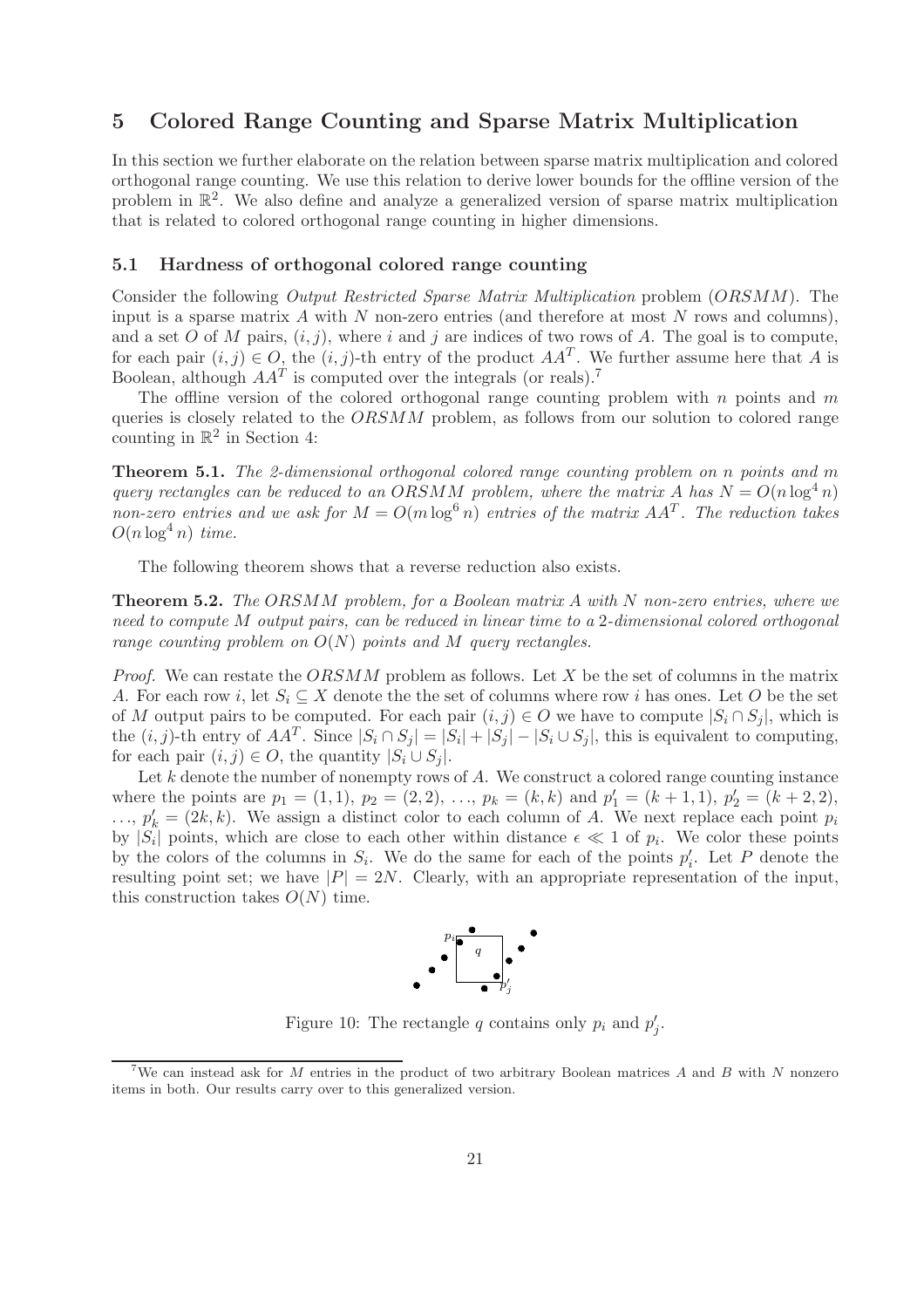Now, in order to calculate  $|S_i \cup S_j|$ , for  $j \leq i$ , we query P with the rectangle  $q = [i - \epsilon, k + j + j]$  $\epsilon \times [j - \epsilon, i + \epsilon]$ . Since q contains only the points  $p_i$  and  $p'_j$ , it is clear that the number of distinct colors in q is  $|S_i \cup S_j|$ . See Figure 10. Г

We next describe some observations regarding the complexity of  $ORSMM$  and the implications of Theorem 5.2. For any  $t \times t$  Boolean matrix A, computing  $AA<sup>T</sup>$  (over the reals) is a special case of ORSMM, with  $N = M = t^2$  [11]. The best known algorithm for computing  $AA<sup>T</sup>$  runs in  $O(t^{\omega}) = O(N^{\omega/2})$  time, for  $\omega \simeq 2.376$ . So any algorithm for  $ORSMM$  whose running time is faster than  $O(\min(N, M)^{\omega/2})$  would immediately imply a better algorithm for Boolean matrix multiplication (over the reals), thereby solving a long-standing open problem. Using Theorem 5.2, we obtain that an algorithm for planar colored orthogonal range counting that can answer  $m$ box queries with respect to a set of  $O(n)$  colored points in  $o(\min(n,m)^{\omega/2})$  time would imply an algorithm that can compute  $AA^T$  in  $o(t^{\omega})$  time, for any  $t \times t$  Boolean matrix A.

Similarly, consider the problem of computing  $AA<sup>T</sup>$ , where A is a sparse rectangular Boolean matrix with t rows and N ones such that  $N \geq t^{\frac{\omega+1}{2}}$ . The best known algorithm for performing this computation runs in  $O(Nt^{\frac{\omega-1}{2}})$  time (see Section 4). For any such matrix A, computing  $AA^T$  is also an instance of  $ORSMM$ , with N ones and  $M = t^2$  pairs. So an algorithm for  $ORSMM$  that runs in  $o(NM^{\frac{\omega-1}{4}})$  time, for  $N \geq M^{\frac{\omega+1}{4}}$ , would imply a faster algorithm for sparse rectangular matrix multiplication than the best known to date. Using Theorem 5.2, we obtain that the existence of an algorithm for planar colored orthogonal range counting that can answer  $m$  box queries with respect to a set of n colored points in  $o(nm^{\frac{\omega-1}{4}}) \approx o(nm^{0.344})$  time, for  $n \geq m^{\frac{1+\omega}{4}} \approx m^{0.844}$ , would also imply an algorithm that can compute  $AA<sup>T</sup>$  for any rectangular Boolean matrix A with t rows and N ones, such that  $N \geq t^{\frac{\omega+1}{2}}$ , faster than what is known to date.

Generalized matrix multiplication and higher-dimensional colored range counting. For  $d > 2$ , we can show a similar relation between colored orthogonal range counting and a generalization of  $ORSMM$ . In this generalization, one is given a Boolean matrix A with N nonzero entries in sparse representation, and a list  $O$  of  $M$  d-tuples of indices of rows of  $A$ . Let  $t$  be the number of columns in A. The goal is to compute, for each tuple  $(i_1, \ldots, i_d) \in O$ , the sum  $\sum_{j=1}^t \prod_{k=1}^d A_{i_k,j}$ . We call this problem the *d-dimensional Output Restricted Sparse Matrix Multiplication* problem, and denote it by  $ORSMM_d$ . The following theorem generalizes Theorem 5.2 to dimension  $d > 2$ .

**Theorem 5.3.** Any instance of the  $ORSMM_d$  problem, of a Boolean matrix A with N nonzero entries and M output tuples, can be reduced, in linear time, to  $O(1)$  instances of d'-dimensional colored orthogonal range counting, for  $d' \leq d$ , each on  $O(N)$  points and M query boxes.

*Proof.* Let X be the set of columns of A. The matrix multiplication problem is equivalent to the following problem. We are given a family of sets  $\mathcal{F} = \{S_1, \ldots, S_k\}$ , such that  $S_i \subseteq X$ , for each i, and  $\sum_{i=1}^k |S_i| = N$ , and M d-tuples  $\{(i_1, \ldots, i_d)\}_{i=1}^M$ ; the goal is to compute, for each of the tuples, the corresponding quantity  $\bigcap_{j=1}^d S_{i_j}\big|$ .

By using the inclusion-exclusion principle, one can easily verify that the above problem is equivalent to computing, for each output tuple  $(i_1, \ldots, i_d)$ , the quantities  $|\bigcup_{j \in J} S_{i_j}|$ , for every  $J \subseteq \{1, \ldots, d\}$ . Without loss of generality, we show how to do it for the case  $J = \{1, \ldots, d\}$ .

Let  $k$  denote the number of nonempty rows of  $A$ . Each column of  $A$  is assigned a distinct color. Let  $\vec{1} \in \mathbb{R}^d$  be the vector with all components equal to 1. Let  $\vec{1}_{\leq j} \in \mathbb{R}^d$  be the vector whose  $\ell$ -th component is 1, for  $\ell \leq j$ , and 0 for  $\ell \geq j$ . Our colored range counting instance has dk "point" clusters"  $p_i^j = i\overline{1} + k\overline{1}_{\le j}$ , for  $1 \le i \le k$  and  $1 \le j \le d$ . For each i and j, we replace  $p_i^j$  $i$  by a set  $P_i^j$ i of  $|S_i|$  distinct points placed at distance  $\lt \epsilon \ll 1$  from  $p_i^j$  $i_i$  and given the colors of the columns in  $S_i$ . Let P be the resulting overall set of points.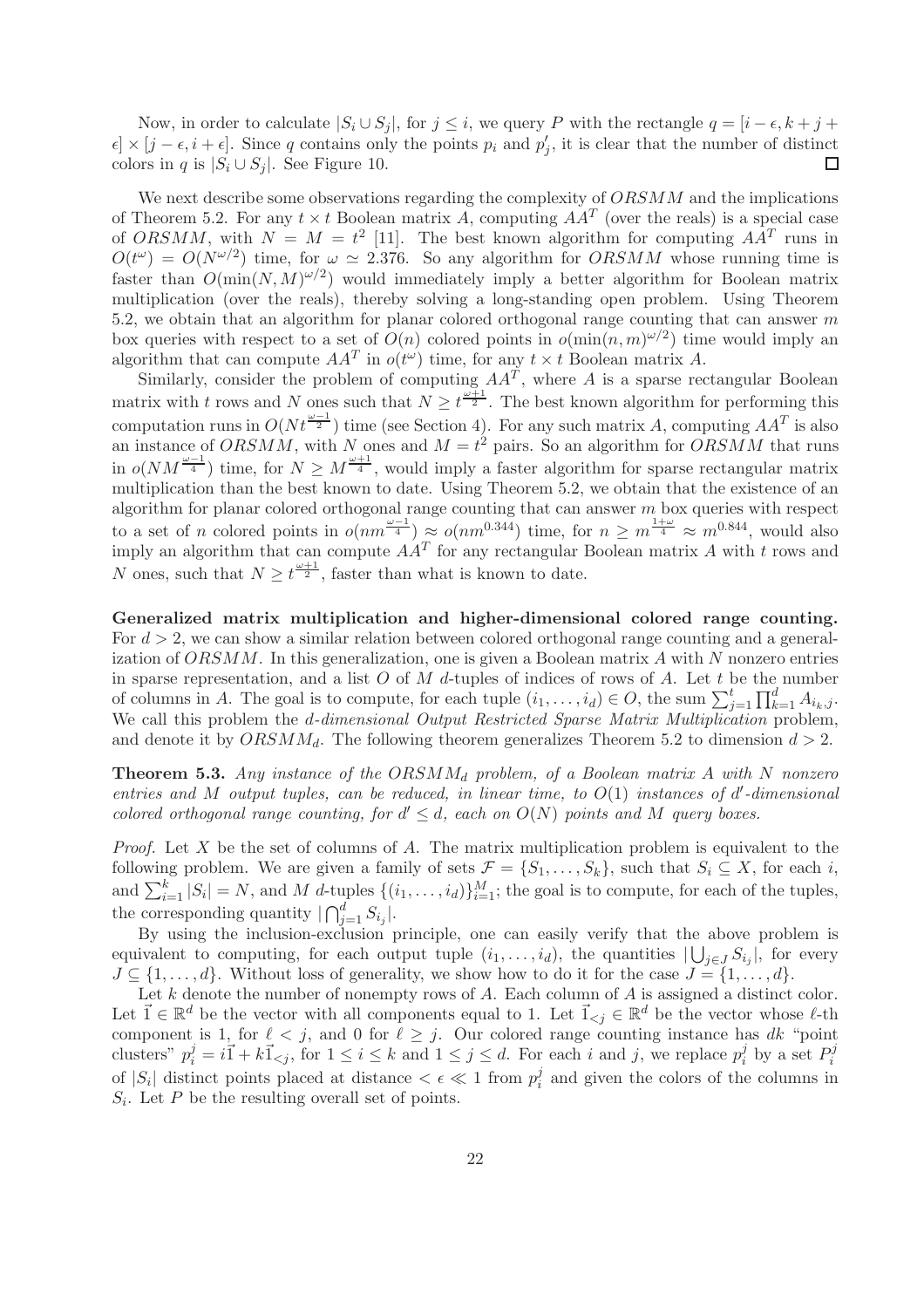Now, in order to compute  $|\bigcup_{j=1}^d S_{i_j}|$ , where  $1 \leq i_d < i_{d-1} < \ldots < i_1 \leq k$ , we query P with the box  $R = [i_1-\epsilon, i_2+k+\epsilon] \times [i_2-\epsilon, i_3+k+\epsilon] \times \cdots \times [i_{d-2}-\epsilon, i_{d-1}+k+\epsilon] \times [i_{d-1}-\epsilon, i_d+k+\epsilon] \times [i_d-\epsilon, i_1+\epsilon]$ . We claim that  $R \cap P = \bigcup_{j=1}^d P_{i_j}^j$  $i_j^j$ . The number of colors in R is then  $|\bigcup_{i=1}^d S_{i_j}|$ . We have  $|P|=dN$ , and P can be constructed in  $O(N)$  time, assuming an appropriate representation of A. We repeat this reduction for each subset  $J \subseteq \{1, \ldots, d\}$ , and obtain an instance of |J|-dimensional colored orthogonal range counting, with M query boxes. Hence, the overall resulting collection of  $O(M)$ queries solve the given instance of  $ORSMM_d$ .

To prove the claim, consider a fixed point  $p_i^j$  $i_j$ . The first j – 1 coordinates of this point are equal to  $i_j + k$ , and the rest are equal to  $i_j$ . It easily follows that this point is contained in R. On the other hand, let  $p_a^j$  be a point such that  $a \neq i_j$ . We argue that  $p_a^j \notin R$ .

- **Case 1a:** If  $a < i_j$  and  $j \neq d$  then the projection of R on the j-th coordinate is the interval  $[i_j, i_{j+1} + k]$ , but the j-th coordinate of  $p_a^j$  is a, and since  $a < i_j$ , we get that  $p_a^j \notin R$ .
- **Case 1b:** If  $a < i_j$  and  $j = d$  then the projection of R on the  $d^{th}$  coordinate is the interval  $[i_d, i_1]$ , but the d-th coordinate of  $p_a^j$  is a, and since  $a < i_d$ , we get that  $p_a^j \notin R$ .
- **Case 2a:** If  $a > i_j$  and  $j \neq 1$  then the projection of R on the  $(j 1)$ -th coordinate is the interval  $[i_{j-1}, i_j + k]$ , but the  $(j-1)$ -th coordinate of  $p_a^j$  is  $a+k$ , and since  $a > i_j$ , we get that  $p_a^j \notin R$ .
- **Case 2b:** If  $a > i_j$  and  $j = 1$  then the projection of R on the d-th coordinate is the interval  $[i_d, i_1]$ , but the d-th coordinate of  $p_a^j$  is a, and since  $a > i_1$ , we get that  $p_a^j \notin R$ .

 $\Box$ 

This establishes the claim and thus completes the proof of the theorem.

#### 5.2 Efficient algorithms for  $ORSMM_d$

We obtain an efficient algorithm for  $ORSMM_d$  in three stages, where each stage uses the previous algorithm as a subroutine.

The case of non-sparse matrices with no output restriction. We start by considering the non-sparse version of the problem where A is any  $t \times t$  matrix and we want to compute  $\sum_{i}^{t}$  $\prod_{j=1}^t \prod_{k=1}^d A_{i_k,j}$  for any d-tuple of rows of A. With a slight possible abuse of notation, we refer to this problem as  $d$ -dimensional matrix multiplication.

Let  $\omega$  < 2.376 be the smallest constant such that (regular) matrix multiplication (of  $t \times t$ ) matrices) takes  $O(t^{\omega})$  time. Let  $\omega_d$  be a constant such that d-dimensional matrix multiplication takes  $O(t^{\omega_d})$  time (in particular,  $\omega_2 = \omega$ ). The output size of the *d*-dimensional matrix multiplication problem is  $\Theta(t^d)$ , so  $\omega_d \geq d$ . On the other hand we can compute each of the  $O(t^d)$  sums  $\sum_{j=1}^t \prod_{k=1}^d A_{i_k,j}$  in  $O(t)$  time, so  $\omega_d \leq d+1$ . In fact it is not hard to obtain a better upper bound on  $\omega_d$ :

**Lemma 5.4.**  $\omega_d \leq \omega + d - 2$ . Furthermore, if  $\omega > 2$  and  $d > 2$  then  $\omega_d < \omega + d - 2$ .

*Proof.* For  $d = 2$  the lemma obviously holds, so we assume  $d \geq 3$ . Let A be the input matrix. First compute two matrices B and C, so that B (resp., C) is a  $t^{[d/2]} \times t$  matrix (resp.,  $t \times t^{[d/2]}$  matrix) whose rows (resp., columns) contain the element-wise products of all sets of  $\lceil d/2 \rceil$  (resp.,  $t^{\lfloor d/2 \rfloor}$ ) rows of A. Both B and C can be computed in time  $O(\begin{pmatrix} t \\ fd \end{pmatrix})$  $\begin{pmatrix} t \\ \lfloor d/2 \rfloor \end{pmatrix} \cdot t$  =  $O(t^d)$ . By construction, the (usual, two-dimensional) product BC provides a solution to the d-dimensional matrix multiplication for A. By partitioning BC into blocks of size  $t \times t$ , computing BC can be done in  $O(t^{\omega+d-2})$  time. In fact, if  $\omega > 2$  then the results of Huang and Pan [18] about rectangular matrix multiplication allows us to improve this, thus establishing the second part of the lemma.  $\Box$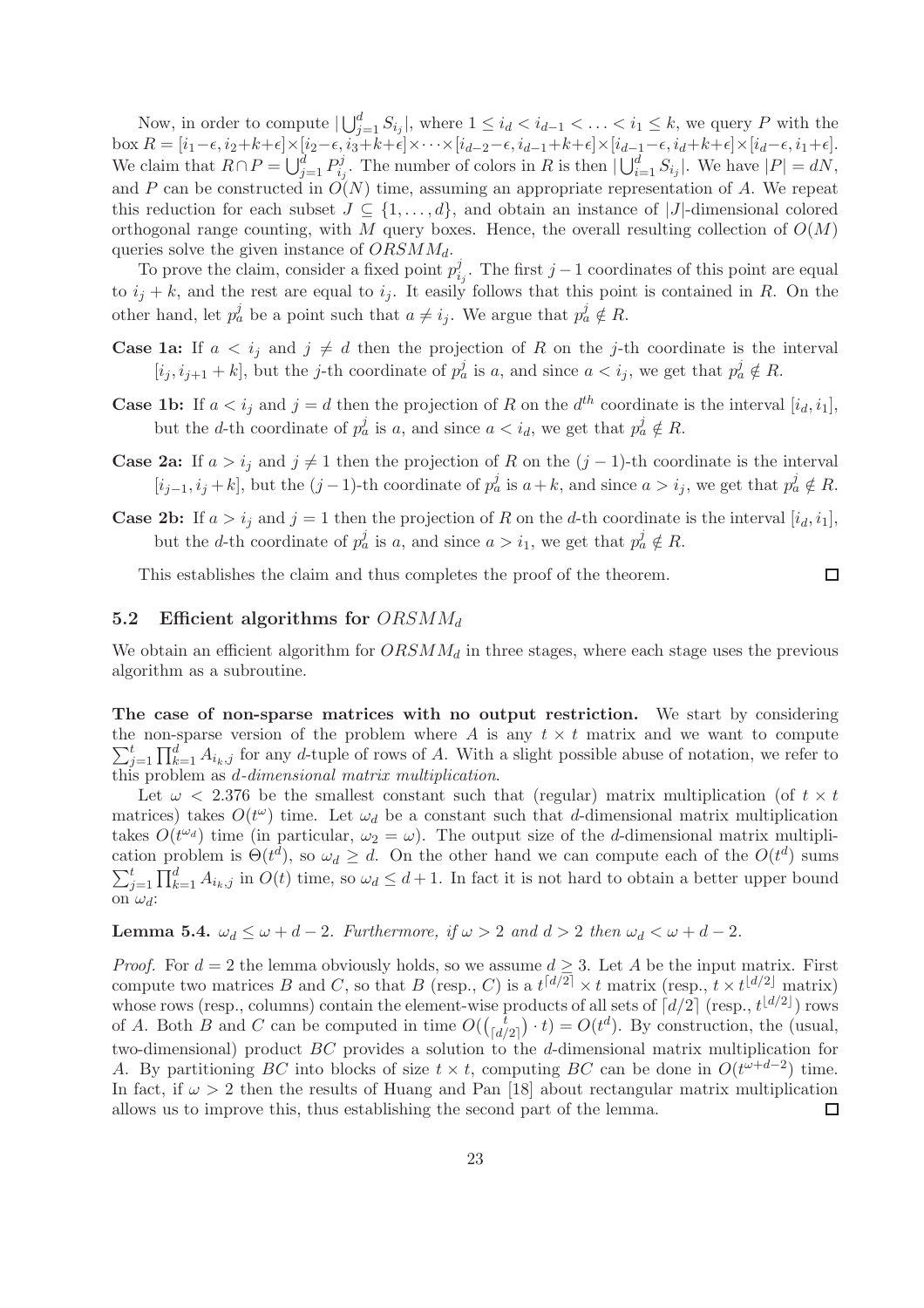**Lemma 5.5.** Let A be an  $s \times t$  rectangular matrix. Then one can compute  $\sum_{j=1}^{t} \prod_{k=1}^{d} A_{i_k,j}$ , for all d-tuples of rows of A, in time

$$
\begin{cases} O(s^{\omega+d-3}t) & \text{if } s \leq t, \\ O(s^{d-\alpha\beta}t^{\beta}) & \text{if } s^{\alpha} < t < s, \\ O(s^d) & \text{if } t \leq s^{\alpha}. \end{cases}
$$

*Proof.* As in the proof of of Lemma 5.4, we reduce the problem, in  $O(\frac{s}{\epsilon d})$  $\binom{s}{\lfloor d/2 \rfloor} \cdot t$  time, to the multiplication of two rectangular matrices B and C of size  $s^{[d/2]} \times t$  and  $t \times s^{[d/2]}$ , respectively. The multiplication can be done by partitioning B and C in blocks of size  $s \times t$  and  $t \times s$ , respectively. The lemma follows using the upper bound

$$
\begin{cases} O(s^{\omega - 1}t) & \text{if } s \leq t, \\ O(s^{2 - \alpha \beta}t^{\beta}) & \text{if } s^{\alpha} < t < s, \\ O(s^2) & \text{if } t \leq s^{\alpha} \end{cases}
$$

on the complexity of multiplication of two rectangular matrices of size  $s \times t$  and  $t \times s$ , respectively (Coppersmith [10], Huang and Pan [18]; see also [7, 20, 26]). □

The case of sparse matrices with no output restriction. We next consider the d-dimensional sparse matrix multiplication problem, where the Boolean input matrix has N ones and s rows, and the goal is to compute  $\sum_{j=1}^t \prod_{k=1}^d A_{i_k,j}$ , for all d-tuples of the rows. For  $d=2$  we already considered this problem in Section  $4$ .

We solve this problem, for  $d > 2$ , using the same approach as in [20] (which is built upon the earlier technique of  $[26]$ ; see also  $[7]$ ). Let x be a parameter to be determined shortly. We consider separately columns with fewer than x non-zero entries (*light columns*), and columns with at least x non-zero entries (*heavy columns*). A light column with  $z \leq x$  nonzero entries contributes a nonzero term to  $z^d$  products. So the total time to handle the light columns is at most  $O(\sum_i x_i^d)$ , where  $x_i$ is the number of nonzero items in the *i*-th light column. This expression is maximized, and equals is the number of nonzero items in the *i*-th light column. This expression is maximized, and equals to  $\frac{N}{x}x^d$ , if we split the  $\leq N$  nonzero entries among  $\leq N/x$  light columns, placing x nonzero entries in each column. We have at most  $N/x$  heavy columns and we compute their contribution to the output by the previous algorithm for d-dimensional multiplication of the corresponding rectangular (non-sparse) matrix with s rows and  $N/x$  columns, as provided by Lemma 5.5. Optimizing over x, we obtain the following overall bound on the running time:

$$
\begin{cases} O\left(Ns^{(\omega+d-3)\frac{d-1}{d}}\right) & \text{if } N \geq s^{1+(\omega+d-3)/d}, \\ O\left(N^{\frac{\beta-1}{d+\beta-1}(d-1)+1} s^{\frac{d-\alpha\beta}{d+\beta-1}(d-1)}\right) & \text{if } s^{1+\alpha-\frac{\alpha}{d}} \leq N \leq s^{1+(\omega+d-3)/d}, \\ O(s^d) & \text{if } N \leq s^{1+\alpha-\frac{\alpha}{d}}. \end{cases}
$$

The general case: An efficient algorithm for  $ORSMM_d$ . We fix another threshold parameter y, and consider separately the rows with at most y non-zero entries (the *light rows*), and the rows with at least  $y$  non-zero entries (the *heavy rows*). We can compute each product in which a light row takes part in  $O^*(y)$  time, so all such products can be computed in  $O^*(My)$  time. We are left with products that include only heavy rows. Since there are at most  $N/y$  heavy rows, we can compute all remaining products by solving a d-dimensional sparse sparse multiplication problem (with no output restriction) with  $s = \frac{N}{u}$  $\frac{N}{y}$  rows and N nonzero entries, using the algorithm just described. Optimizing over  $y$  in order to minimize the total time complexity of the solution, we obtain the following theorem.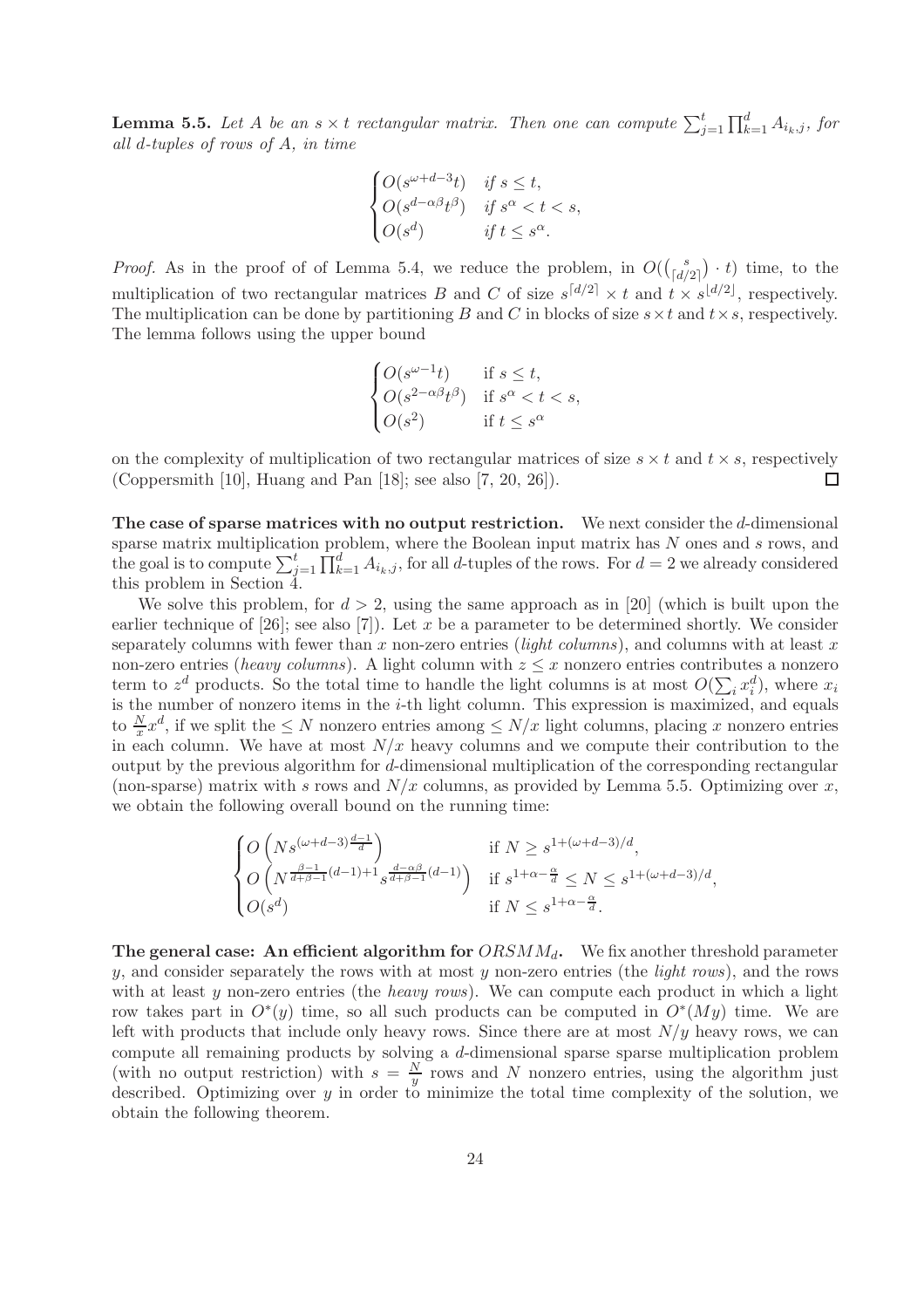**Theorem 5.6.** ORSM $M_d$  with N nonzero entries and M output tuples can be solved in time:

$$
\begin{cases} O^*\left(NM^{\frac{(d-1)(\omega+d-3)}{d+(d-1)(\omega+d-3)}}\right) & \text{if } N \geq M^{\frac{\omega+2d-3}{d+(d-1)(\omega+d-3)}}, \\ O^*\left(N^{\frac{(d-\alpha\beta+\beta-1)(d-1)+d+\beta-1}{(d-\alpha\beta)(d-1)+d+\beta-1}}M^{1-\frac{d+\beta-1}{(d-1)(d-\alpha\beta)+d+\beta-1}}\right) & \text{if } M^{\frac{1+\alpha-\alpha/d}{d-\alpha+\alpha/d}} \leq N \leq M^{\frac{d+\omega+d-3}{d+(d-1)(\omega+d-3)}}, \\ O^*\left(N^{\frac{d}{d+1}}M^{\frac{d}{d+1}}\right) & \text{if } N \leq M^{\frac{1+\alpha-\alpha/d}{d-\alpha+\alpha/d}}. \end{cases}
$$

In particular we get for  $d = 2$  a solution for  $ORSMM_2$  that takes  $O^*\left(NM^{\frac{\omega-1}{\omega+1}}\right)$  time, for  $M \leq N$ . Note that this solution is inferior to the one given in Subsection 4.1 for the case  $M = \binom{t}{2}$  $\binom{t}{2}$ (no output restriction): the previous algorithm takes  $O(Nt^{\frac{\omega-1}{2}})$  time, whereas the new one takes  $O(Nt^{\frac{2(\omega-1)}{\omega+1}})$  time, which is indeed much larger. It would be interesting to improve the new algorithm for all possible values of M.

# References

- [1] J. L. Bentley, H. T. Kung, M. Schkolnick, and C. D. Thompson, On the average number of maxima in a set of vectors and applications, J. ACM 25 (1978), 536–543.
- [2] M. de Berg, M. van Kreveld, M. Overmars and O. Schwarzkopf, Computational Geometry: Algorithms and Applications, 2nd Edition, Springer Verlag, Heidelberg, 2000.
- [3] J.-D. Boissonnat, M. Sharir, B. Tagansky and M. Yvinec, Voronoi diagrams in higher dimensions under certain polyhedral distance functions, Discrete Comput. Geom. 19 (1998), 485–519.
- [4] P. Bozanis, N. Kitsios, C. Makris, and A. Tsakalidis, New upper bounds for generalized intersection searching problems, Proc. 22nd International Colloquium on Automata, Languages and Programming, volume 944 of Lecture Notes in Computer Science, pages 464–475, Berlin,1995, Springer-Verlag.
- [5] P. Bozanis, N. Kitsios, C. Makris, and A. Tsakalidis, New results on intersection query problems, The Computer Journal 40 (1997), 22–29.
- [6] P. Bozanis, N. Kitsios, C. Makris, and A. Tsakalidis, Red-blue intersection reporting for objects of non-constant size, The Computer Journal 39 (1996), 541–546.
- [7] T. Chan, Dynamic subgraph connectivity with geometric applications, Proc. 34th ACM Sympos. Theory Comput. (2002), 7–13.
- [8] L. P. Chew, D. Dor, A. Efrat, and K. Kedem, Geometric pattern matching in d-dimensional space, Discrete Comput. Geom. 21 (1999), 257–274.
- [9] K. L. Clarkson and P. W. Shor, Applications of random sampling in computational geometry II, Discrete Comput. Geom. 4 (1989), 387–421.
- [10] D. Coppersmith, Rectangular matrix multiplication revisited, J. Complexity 13 (1997), 42–49.
- [11] D. Coppersmith and S. Winograd, Matrix multiplication via arithmetic progressions, J. Symb. Comput. 9 (1990), 251–280.